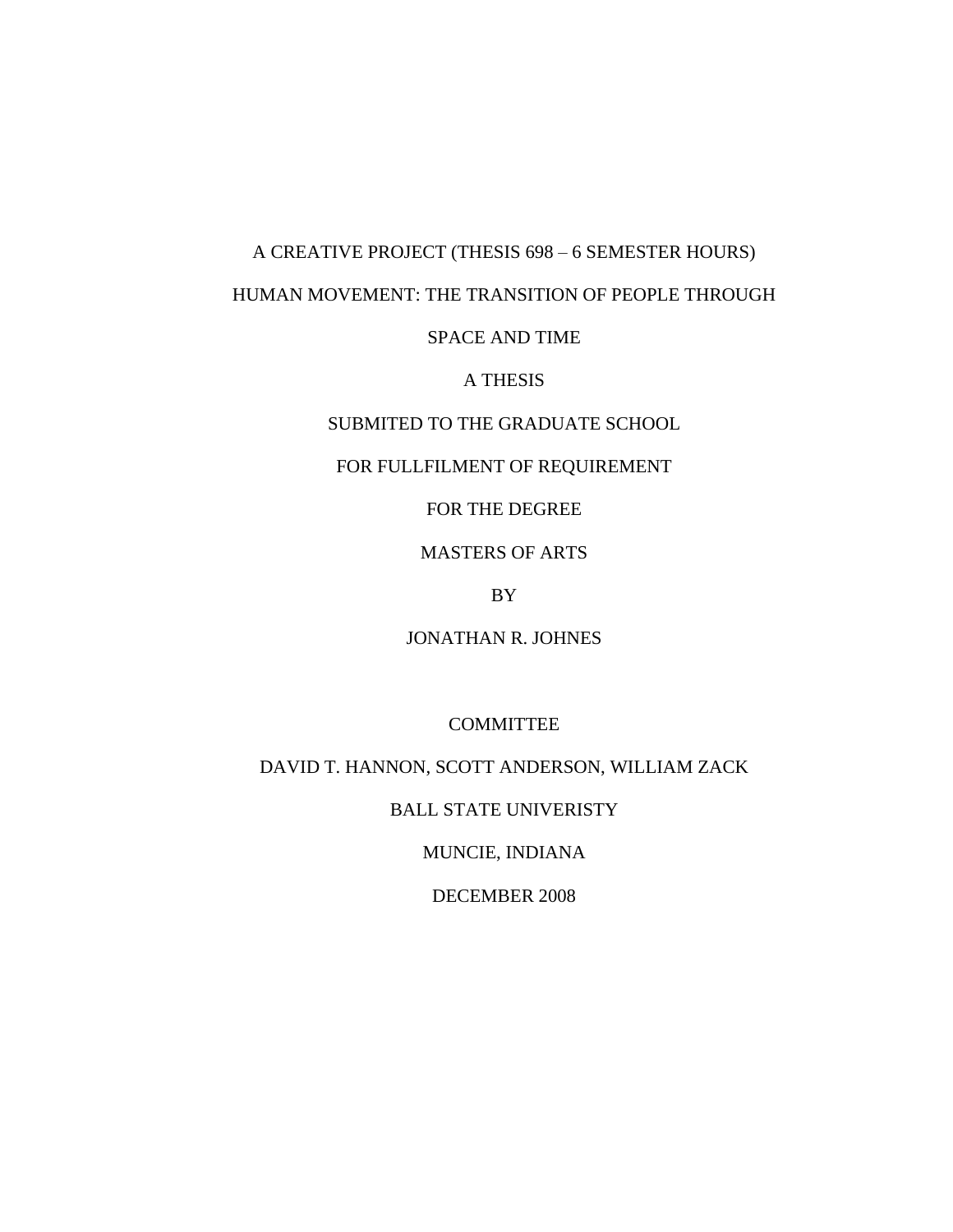I would like to dedicate this thesis to my family, professors, and all who have supported me through my artistic hardships and endeavors.

I also would like to thank Ball State University for providing me with an assistantship and the opportunity to attain a Masters of Arts degree.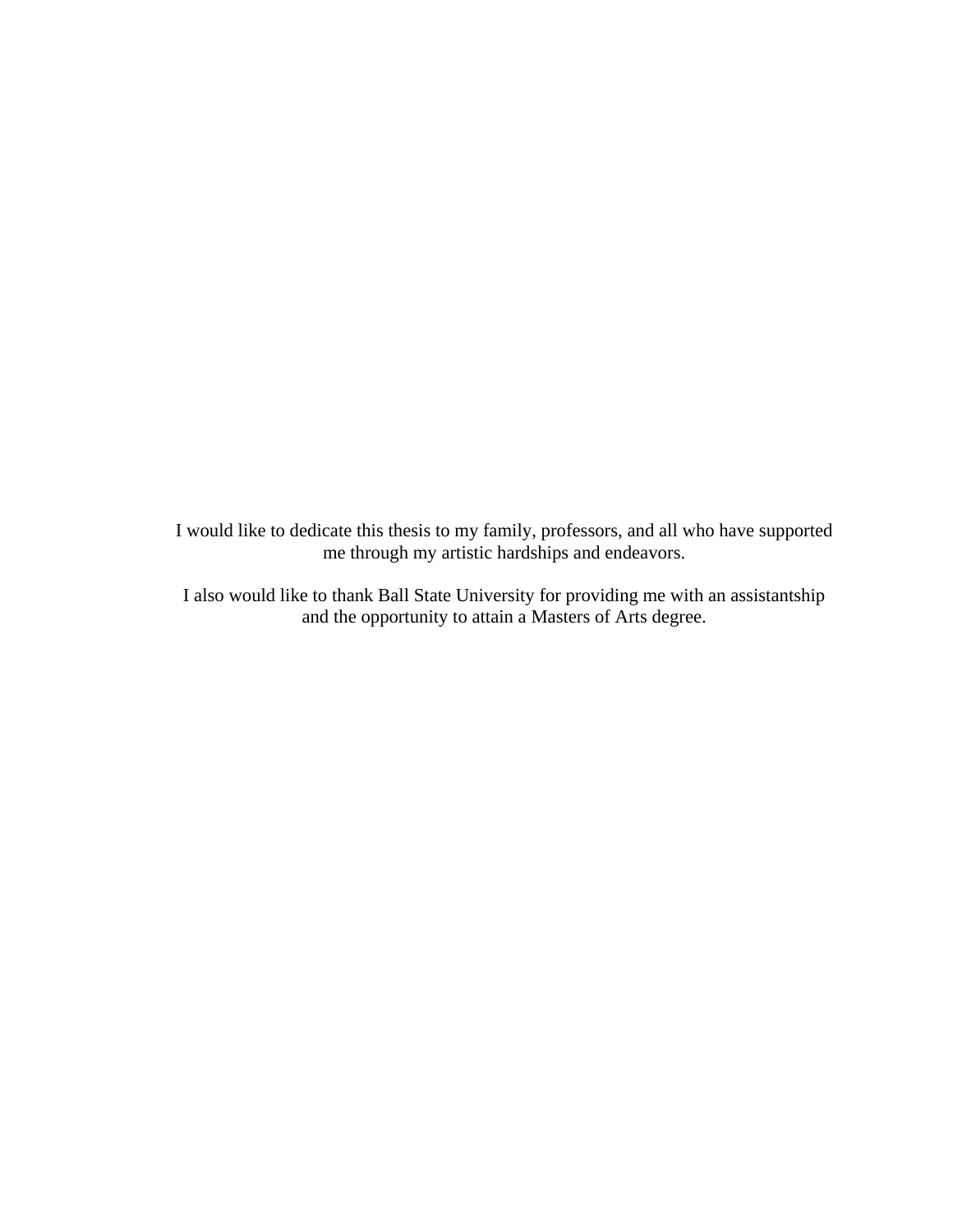# Table of contents

| Chapter Three: Methods and Technical Processes  16             |
|----------------------------------------------------------------|
|                                                                |
|                                                                |
|                                                                |
| Chapter Four: Artwork Categorization and Conceptualization  24 |
|                                                                |
|                                                                |
|                                                                |
|                                                                |
|                                                                |
|                                                                |
|                                                                |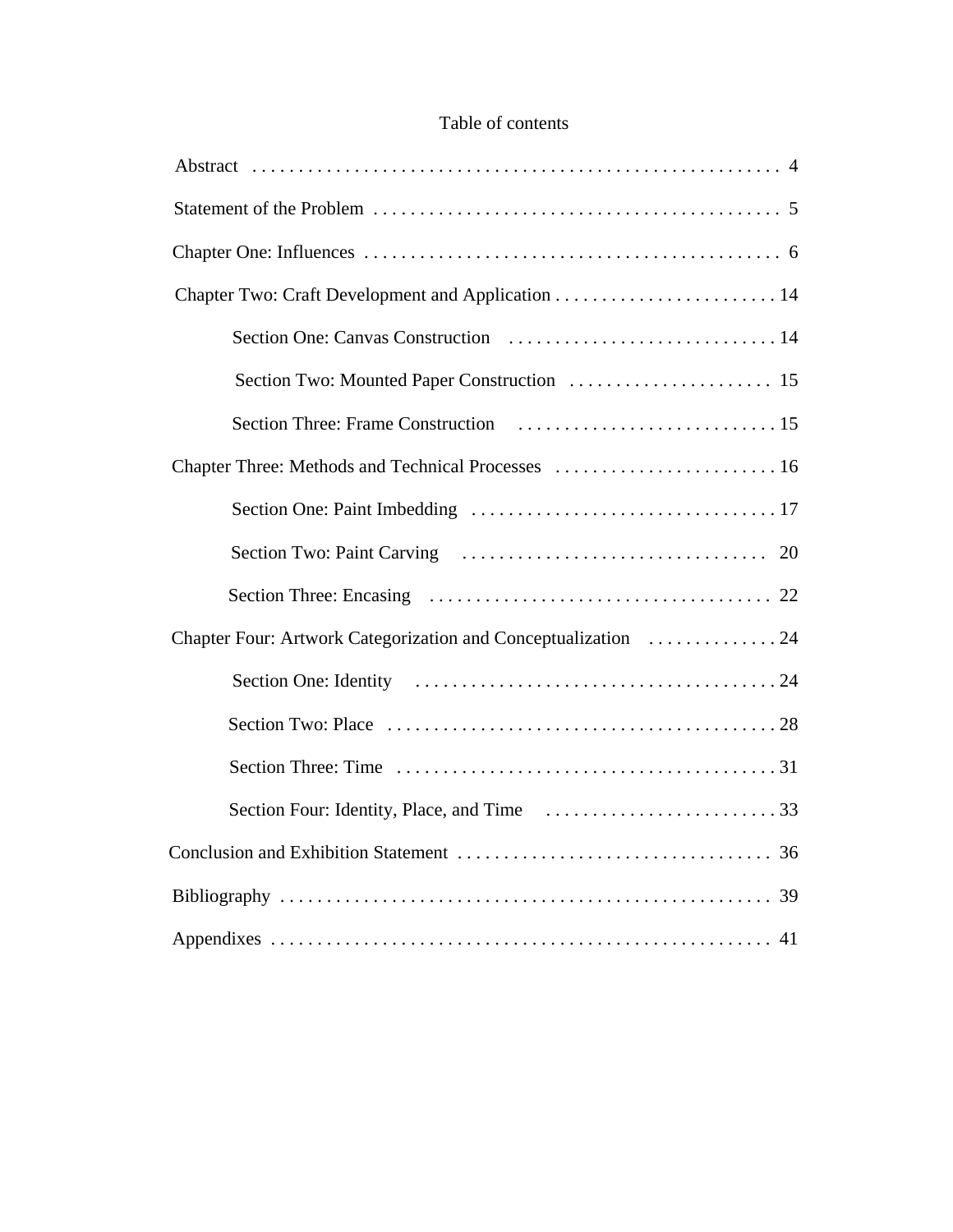#### Statement of the Problem

Any day at any given time, we as human beings, have a variety of stimuli that affect us regularly. These influences often are so common that our minds selectively ignore them. Most of these stimuli are derived from our environments and the conditions that happen within those environments. To uncover these influences, this body of work will address situations that will focus on figures and how they relate to their environments. The project is broken down into two groups of paintings. One group has a more sinister and mysterious quality that addresses mortality and the darker side of life, and the other group has a more humorous, playful quality. These paintings will address characteristics common to who we are as human beings.

The desired end result resides within the mind of the viewer. Knowing that most of the individuals who will be viewing these paintings are students at Ball State, the environments were selected from locations on the Ball State campus. If the viewer can relate to the depicted environment in which the figure is placed, the viewer can later perceive the real environment differently when they travel through it. This experience will help the viewer to look at other real environments that were not depicted in this thesis and see them from an artistic perspective. The viewer can then address the influences from their environment that were previously ignored.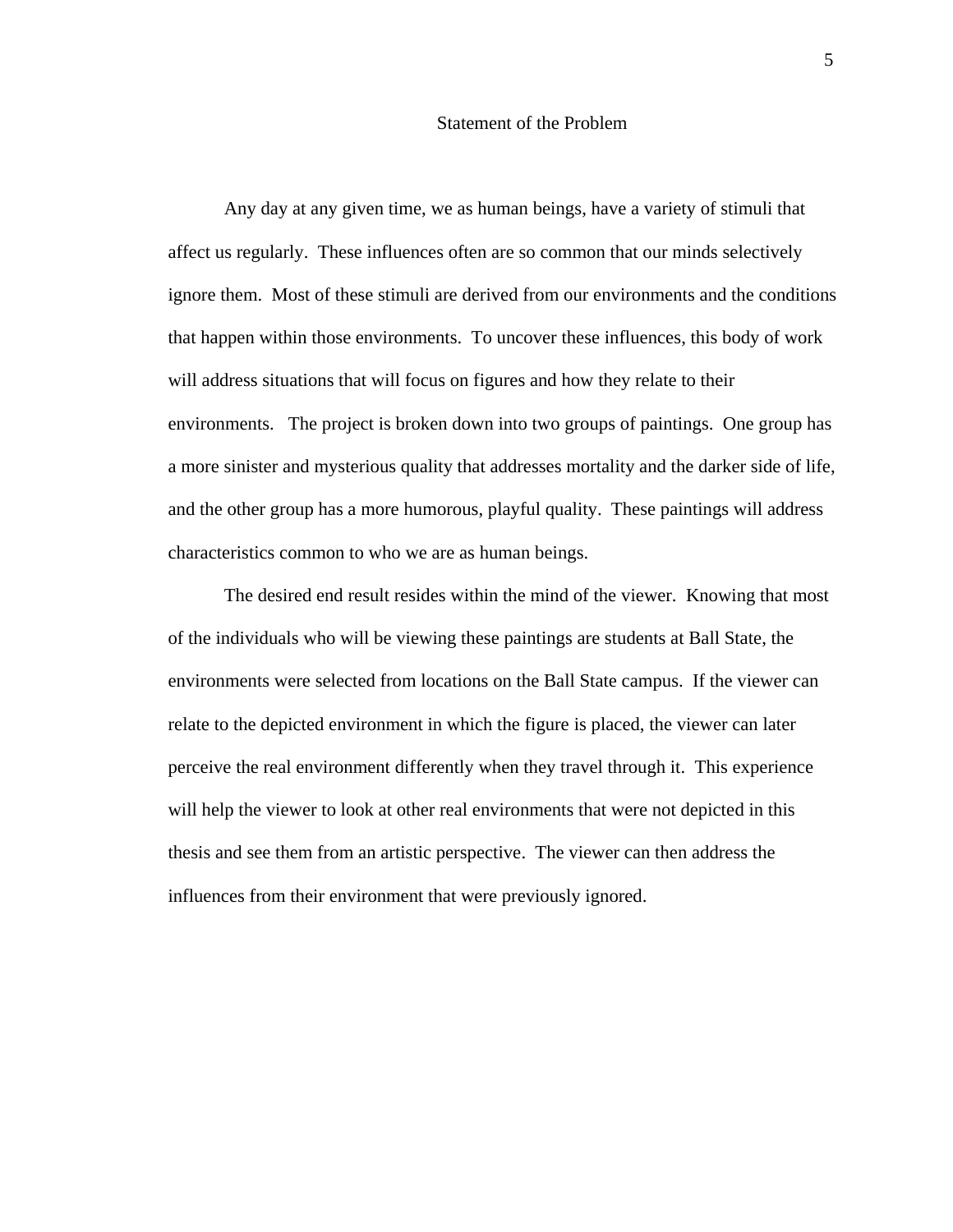# Chapter One: Influences

The main source of influence that informed this thesis was derived from a select number of artists. Each artist was observed to cultivate the techniques that were created for this body of work. Some artists were referenced for their paint handling techniques, some for their ability to utilize line in their paintings, and others for the way they built up their layers of paint. Some conceptual ideas were influenced by stimuli that were observed from situations that occurred on a daily basis.

Elizabeth Murray is an artist that works on shaped canvases that tend to look like puzzles rather than traditional rectangular canvases. The aesthetic of her shaped canvases was not utilized to inform this thesis, but her layering process was analyzed for its visual



characteristics. For reference purposes we will be analyzing a characteristic of Murray's painting *Her Story*. This painting appears to have a high level of transparent pigment applied to its surface with a dry brush technique. This can be observed around the

edges of the painting where the underlying layers of the work are not concealed by the upper layers of the painting. Dry brush technique often infuses the material with a soft atmospheric quality, as can be observed in this painting. In this technique layers of paint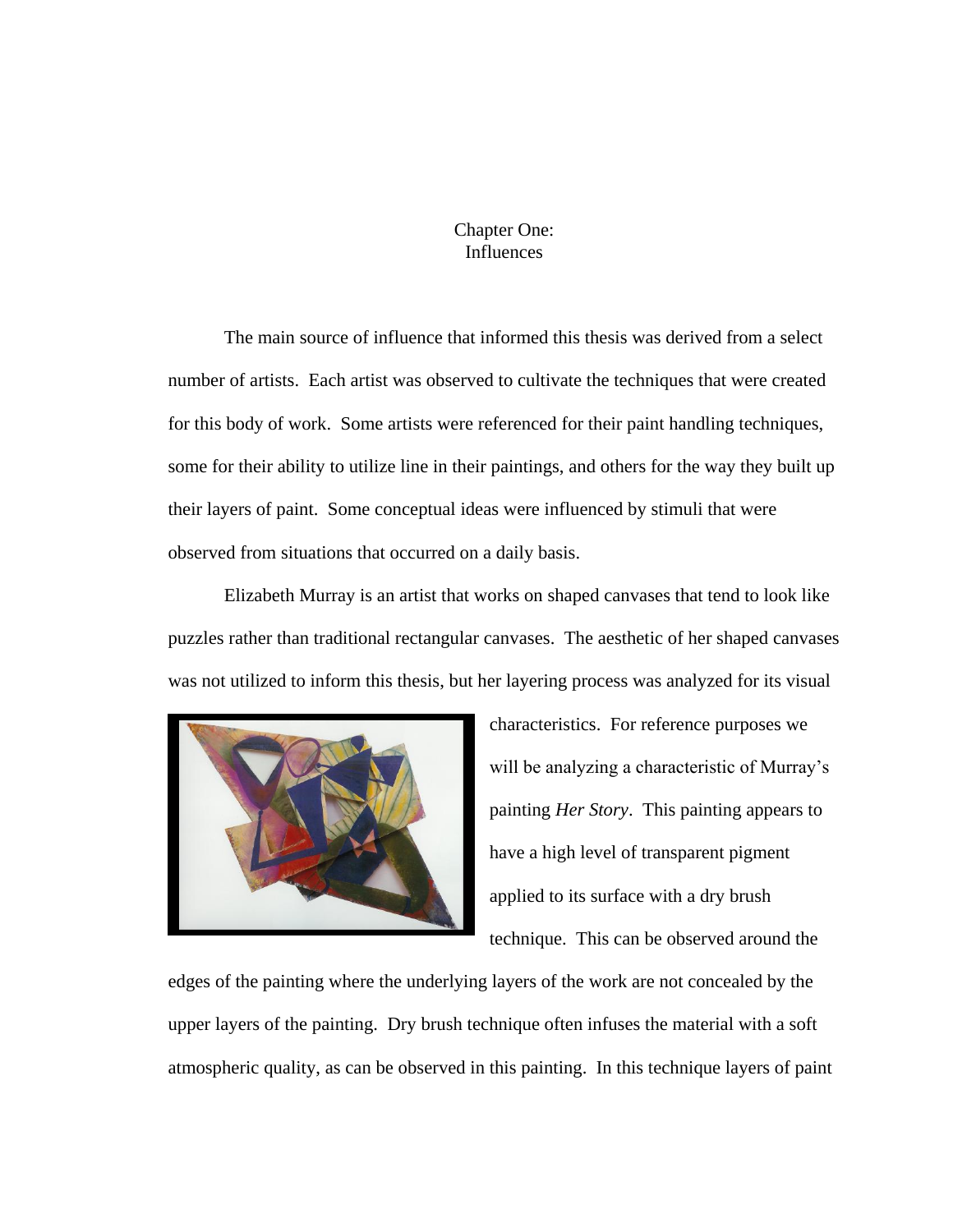that are underneath the top layer are allowed to present themselves through the gaps within the brush strokes of the final layers.

A location on the reference painting that demonstrates this is on the bottom left corner of the composition, where the elbow of the figure bends towards the figure's head. Breaking down the layering of this painting into parts, the line work from the first layer was partially covered by a second layer of yellow semi translucent pigment. This layer is then covered by a violet, semi-translucent layer of pigment. This dry brush technique helps to push the sharper forms of the figure forward, composing a relationship between atmospheric and dense shapes. This helped to inform the visual aesthetic between figures and their environments within this thesis, and is the main process informing the paint imbedding technique developed for this project.

One of the interesting things that becomes apparent when researching other artists is the similarities that present themselves between those artists and myself. By recognizing these similarities my development as an artist is validated. This is not to say that my work is any more important than any other artist's work, but their work provides guidance and stability as I try to explore new ideas. Elizabeth Murray is a good source of influence within this comparison, and I have drawn upon her life to help explore why I create art the way I do.

Murray was heavily influenced by the relationship she had with her mother, and the imagery she developed directly corresponds to her mother (Graze and Halbreich 130). In the painting *Her Story* Murray depicts an abstract figure holding a coffee cup while sitting on a chair. This is a reflection on Murray's awareness of her mothers' habitual routines, and depicting this routine makes the painting important. Thinking back on my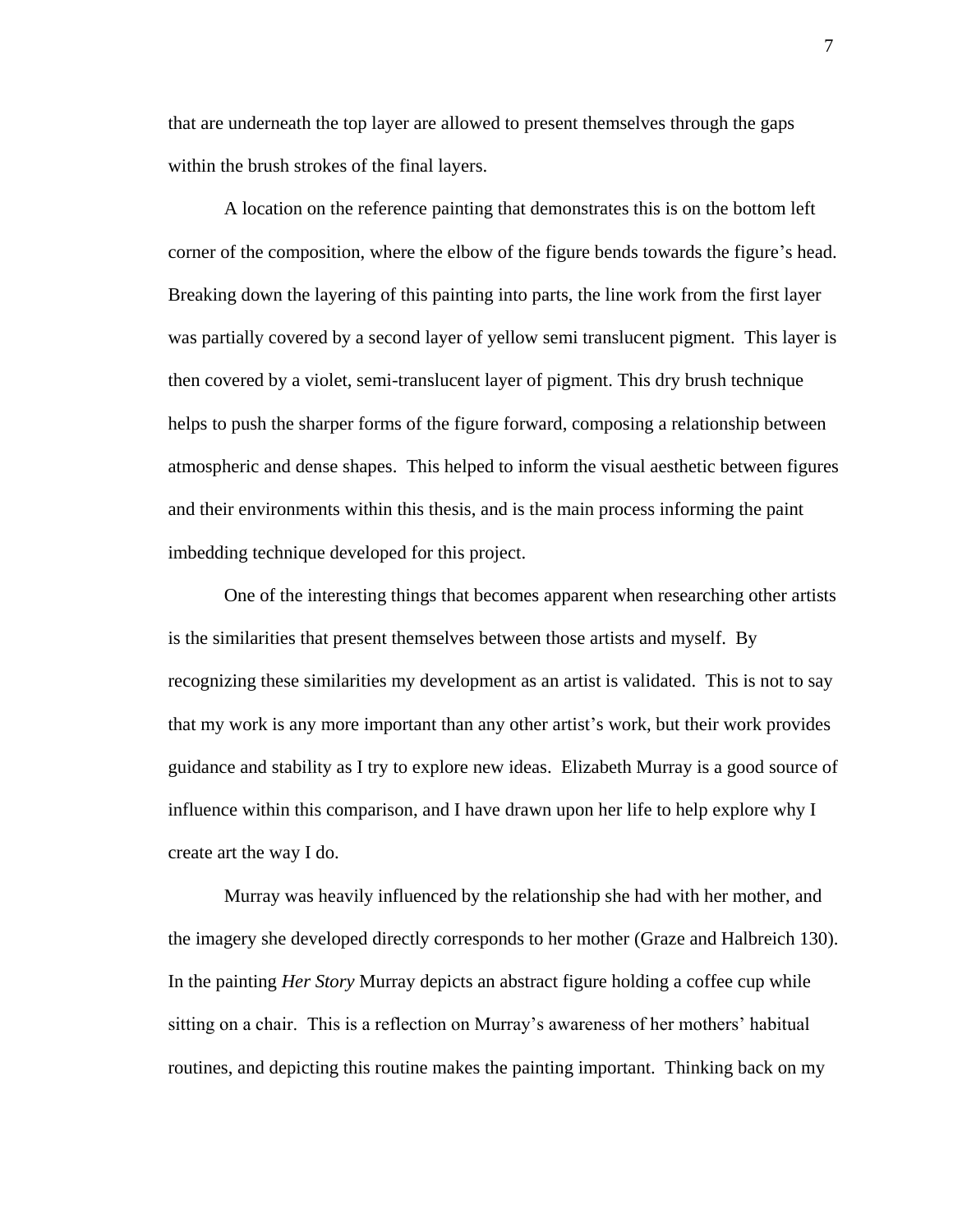childhood, I have become aware that my relationship with my father was just as important to my artistic development as Murray's relationship with her mother was to her.

When I was eight I use to draw in my father's office that was located in the basement floor of my parent's house. In this room there was a small closet where I would do my homework and watch my father perform his art. My father is a patent draftsman whose craft utilizes pen and ink techniques that are highly developed. At that time computers were just being introduced into the field of drafting. Watching and later learning from him how to apply ink to paper began my interest in the use of line. Some of the things I learned were how to hold an ink quill, what motions to use to create a line, and how fast to make them. To create a clear unchanging line, an individual must drag the ink quill down in one fluid motion to prevent deviation within the line.

Another similarity I share with Murray is the influence from comic books. In Murray's youth the comic characters that influenced her were Little Lulu and Donald Duck (Graze and Halbreich 122). I have had some exposure to these comics, as my mother kept the ones she used to read when she was a child. This allowed me to observe first hand what these comics looked like. Thinking back on them now, I can understand how they influenced Murray's work. These comics had very clean lines with very strong bold colors. Most of the colors in these comics were derived from natural colors like yellow, green, violet, red and blue. In Murray's work the colors are very similar in their purity, but do hold some variations within their hue.

As a young child, I too, was drawn to comic books. I never read them, but would purchase comics based on how visually interesting they were. When I would find a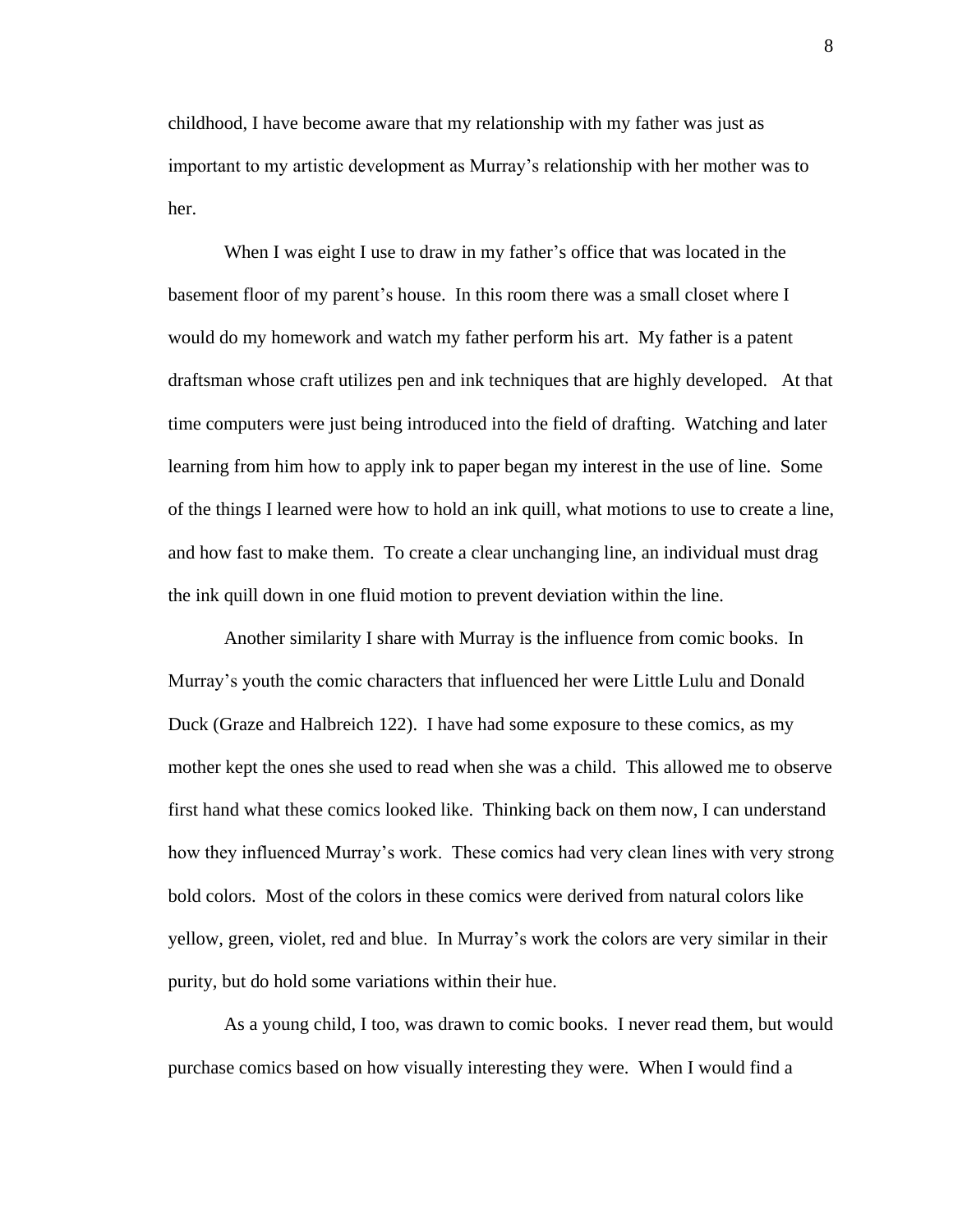comic with an interesting character I would take the comic home and redraw the image on another piece of paper. I used to amaze other students because it was clear that I would not trace the image, as my drawing was always a tenth larger than the original image.

Film has been a major source of influence on how I perceive my environments and my work. When I was a young child, my family gathered around the television every Friday night to watch old monster movies such as *Creature from the Black Lagoon*, and *The Thing*. Thinking back on how these films depict people, I have a tendency to view my environments with the same kind of contrast and value.

In older movies there is a high level of contrast between the contour of objects

and their highlights. A good example can be derived from the movie *The Thing*. In this film, the monster from another planet first presents itself standing in a doorway of a greenhouse. The face of



the figure is bright against the darker value of his clothes. Because these films tend to degrade over time the detail of the figure is obscured, which helps make it seem more menacing.

In the movies of the 1950s and 60s the directors produced films that required the



viewer to actively think about how they perceive what they see. In the movie *The Haunting* there is a scene that has captured my attention for many years. In this scene, the individuals occupying a mansion all gather in the library when the presence of the house

begins to stir. As they listen to the pounding sounds of the presence, it moves closer to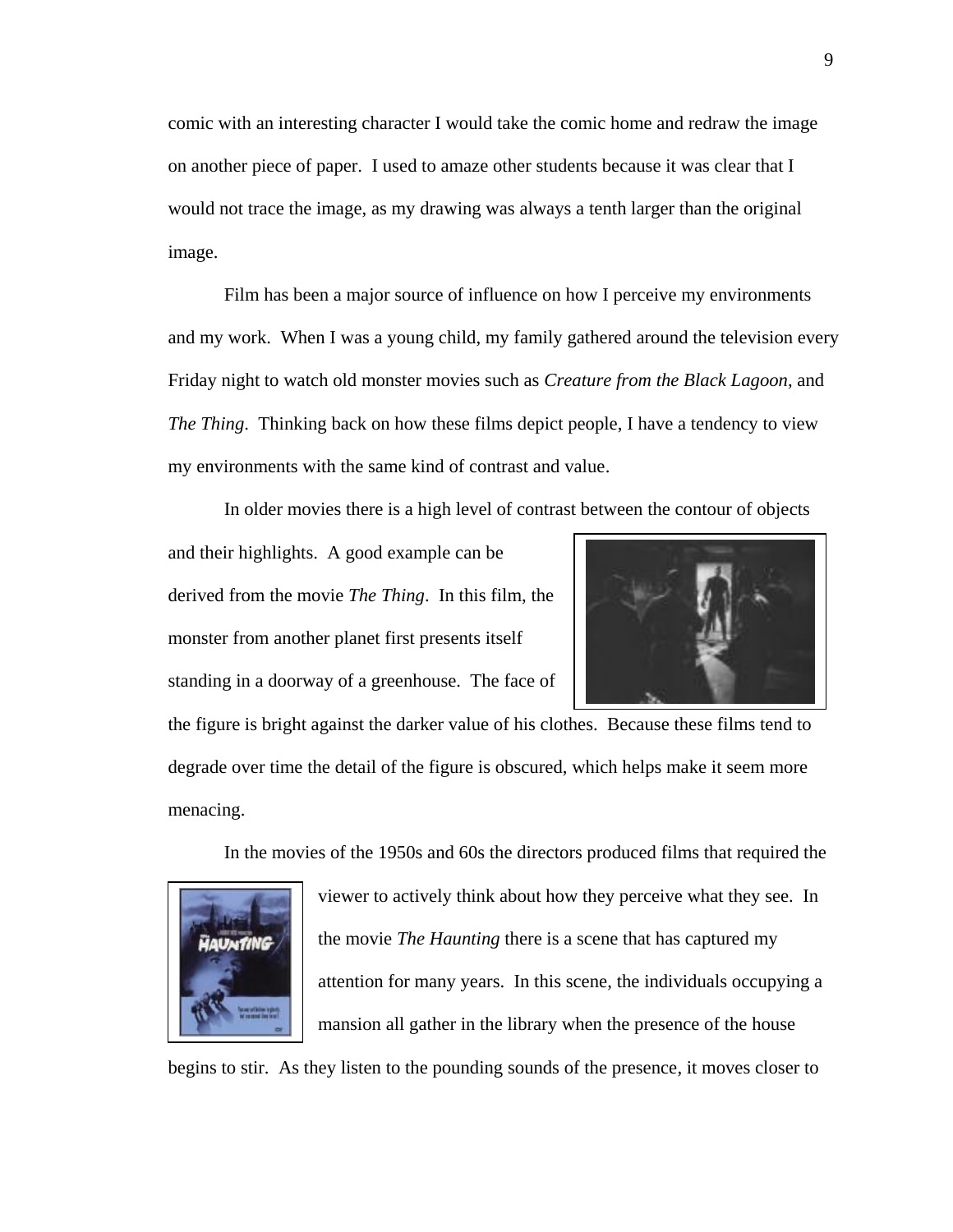the door of the library where it eventually comes to a halt. At this point, the door begins to crack as the presence presses against the door, causing it to bow dramatically into the room. Through the actions and sounds the viewer can perceive the presence of the entity without ever seeing it directly. People were scared by their own imaginations with these movies, since the characteristics of the entities delved highly into the unknown. In the modern version of this film everything is given away, as the presence has a name, face, and understandable intent.

A more current movie that utilizes this issue of perception is the *The Blair Witch Project.* In this film, the presence of the entity is obscure, and the viewer has to try and

comprehend that entity. In other movies, such as *"Halloween"*, the viewer can see the figure but are still left guessing as to what his intentions are. This is because the subject is lacking in expression, in his stance, and in his face. By obscuring the figure's features the viewer is left with an awkward reaction. Through abstraction, this characteristic is



developed. The images for the darker paintings in this thesis are influenced by these ideas developed from film.

Two other artists were referenced for how they implied line in their work. First,

Vincent Van Gogh was observed because of his unique handling of paint. Each brush stroke is a solid shape, but can also be read as a solid line. This gives the paint the impression of directional



movement while depicting shape. Developing an understanding of how paint could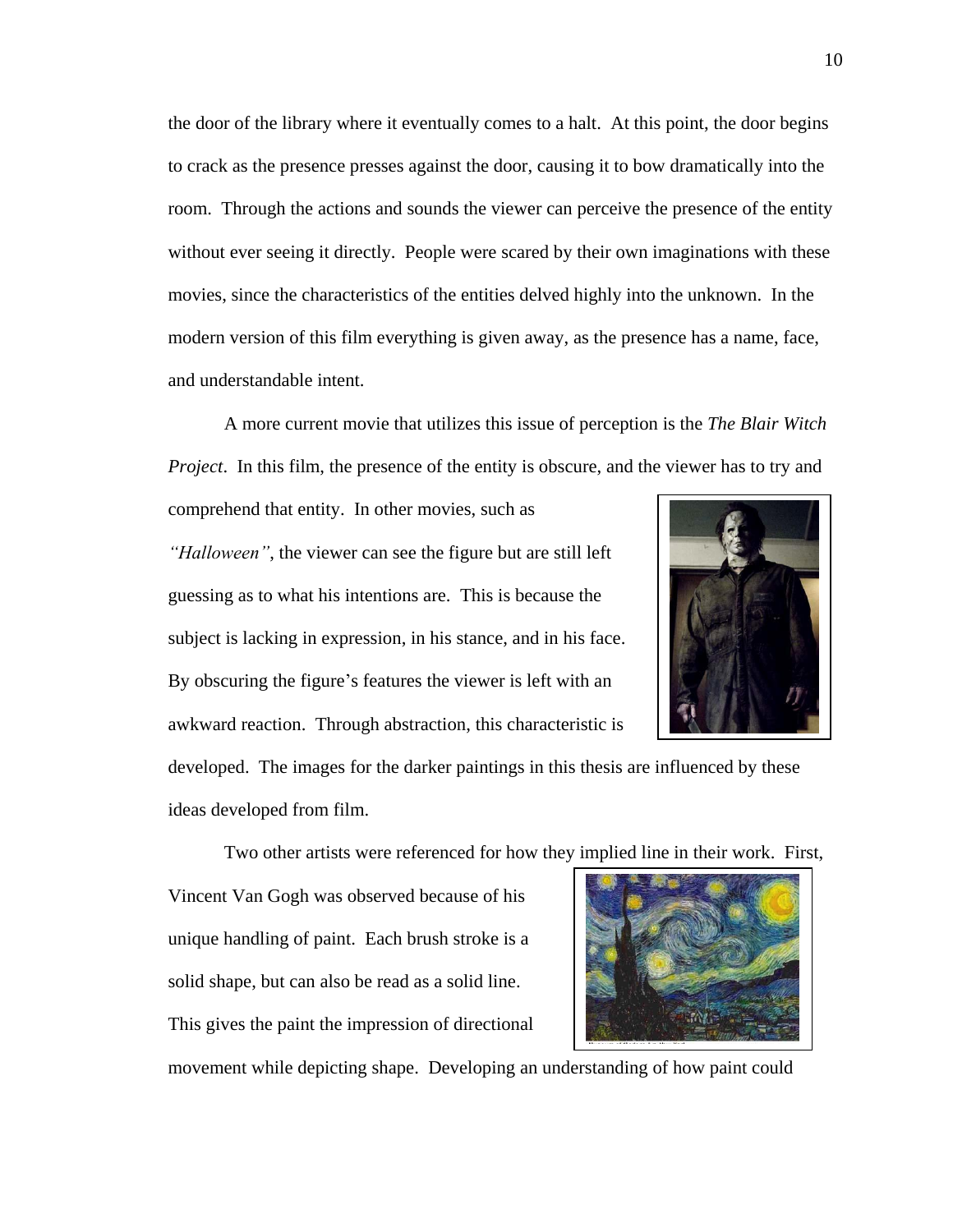depict both mass and line was very helpful in the creation of this body of work. For example, in my paintings of children, the brush strokes that fell on the edges between figures are perceived as lines, while paint within the forms is perceived less as lines and more as solid masses.

Alberto Giacometti was the second artist observed for his use of line in his

drawings. With his ability to use line, the figures in his drawings develop mass through layering marks. The lines that surround the figure begin to project the figure from the picture plane. This movement of line and illusion of space became an important influence in understanding how to control directional movement with the simplicity of a line.



Martha Armstrong was studied because of her ability to cultivate pure color with



solid shapes. In the paintings within this thesis, there are generally two ways that paint was applied. One way was to build up glazes that gradually manipulate the painting's surface. Another way was to build a highly

textured surface by applying a lot of paint with each brush stroke. Armstrong was observed because of the clarity of the shapes and the assertive colors within her work, in contrast to Murray's atmospheric dry brush technique.

Charles Scheeler was a popular landscape painter who served as an influence on the qualities of the environments within this thesis. His paintings have solid fields of color, but hold sharp angular edges that are in contrast to Martha Armstrong's work. Scheeler's paintings were referenced to help understand the difference between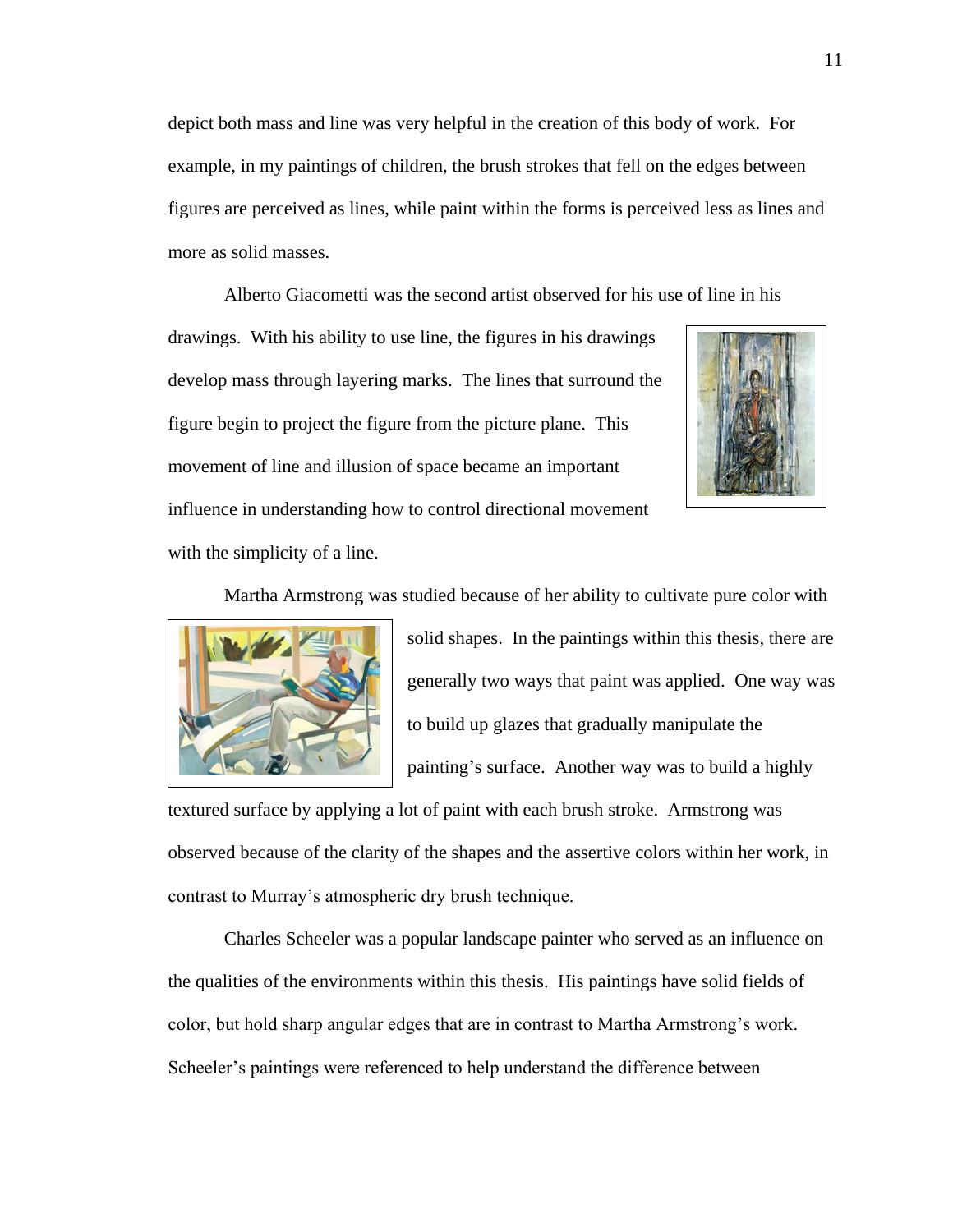constructed objects (such as buildings and walkways) and natural objects (like trees and human figures).

Sheeler is important to this thesis because viewing his work altered the way I

perceive my environments, and this reaction is what I wanted to create in other people through my work. I am drawn to architectural forms that seem to influence my artistic tendencies towards angular objects.



Sheelers work addresses these forms; the characteristics of his paintings were utilized to inform architectural objects within each work created for this thesis.

Another artist that helped to inform this thesis comes from an unusual source. Albin Polasek was a sculptor during the early nineteen hundreds whose approach to creating sculptures was to chisel them completely by hand, without utilizing the conventional processes of that time (Polasek). Polasek would start with a solid piece of stone and chisel into it without drilling. This particular characteristic of his process was adapted to influence how the application of paint is perceived. Oil paint is a solid material that is applied to a solid surface. Through the manipulation of a brush the paint is sculpted into shapes that define the characteristics of the artwork. By perceiving paint as a sculptural substance, an artist can start to grow away from the idea that a painting is a two dimensional surface that provides the illusion of a three-dimensional space. Once a painting is perceived as a three dimensional form, the artist can more accurately understand how to manipulate paint, and increase the depth within the composition's surface.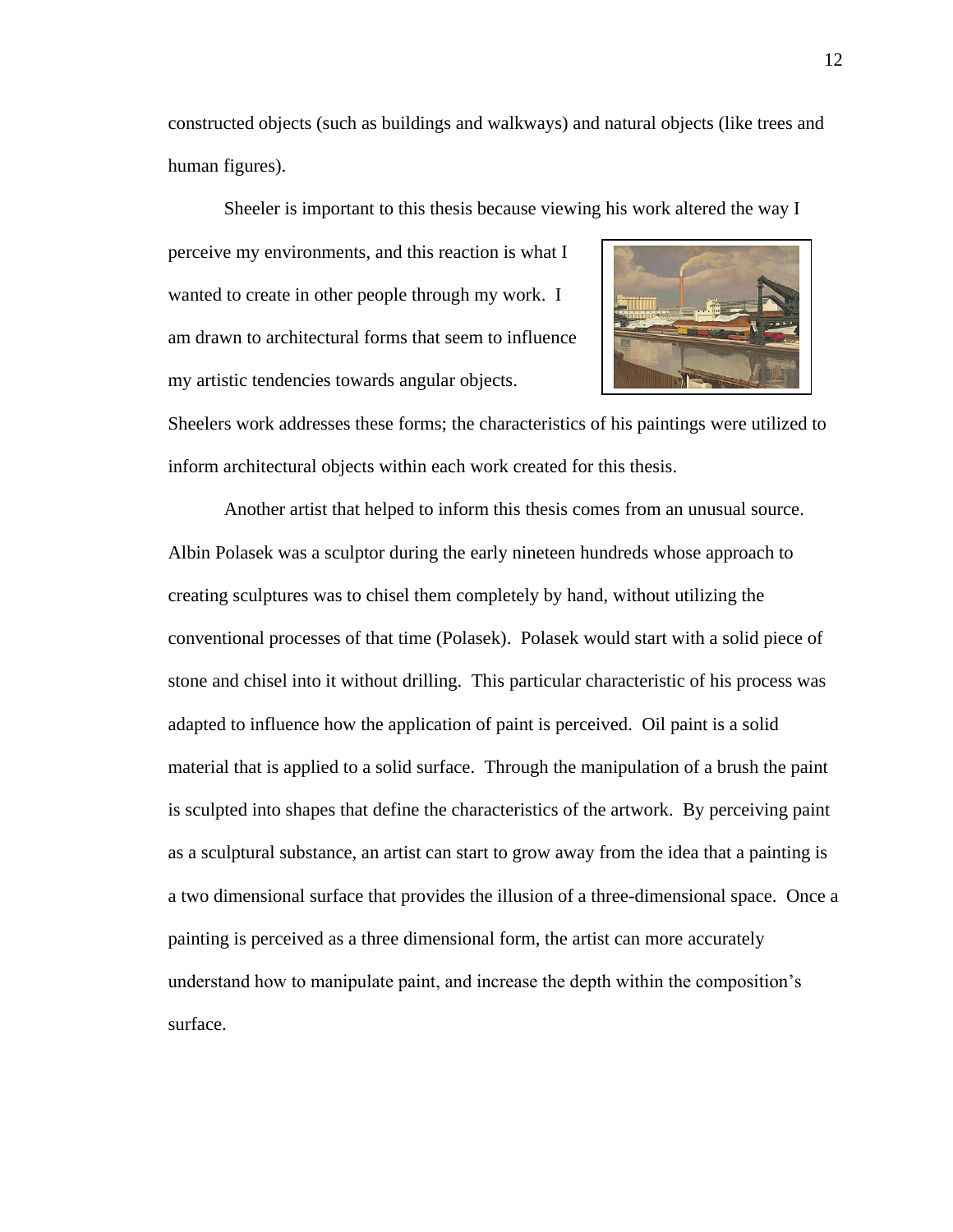Objects that appear closer should have a higher relief surface, and far away objects should appear thinner with low relief surfaces. The natural tendencies when viewing paintings are to address the variations in contrast and color intensity, and less on surface. When on addresses the differences between surfaces, the painting starts to develop three-dimensional properties. This concept is how the paint carving technique was developed.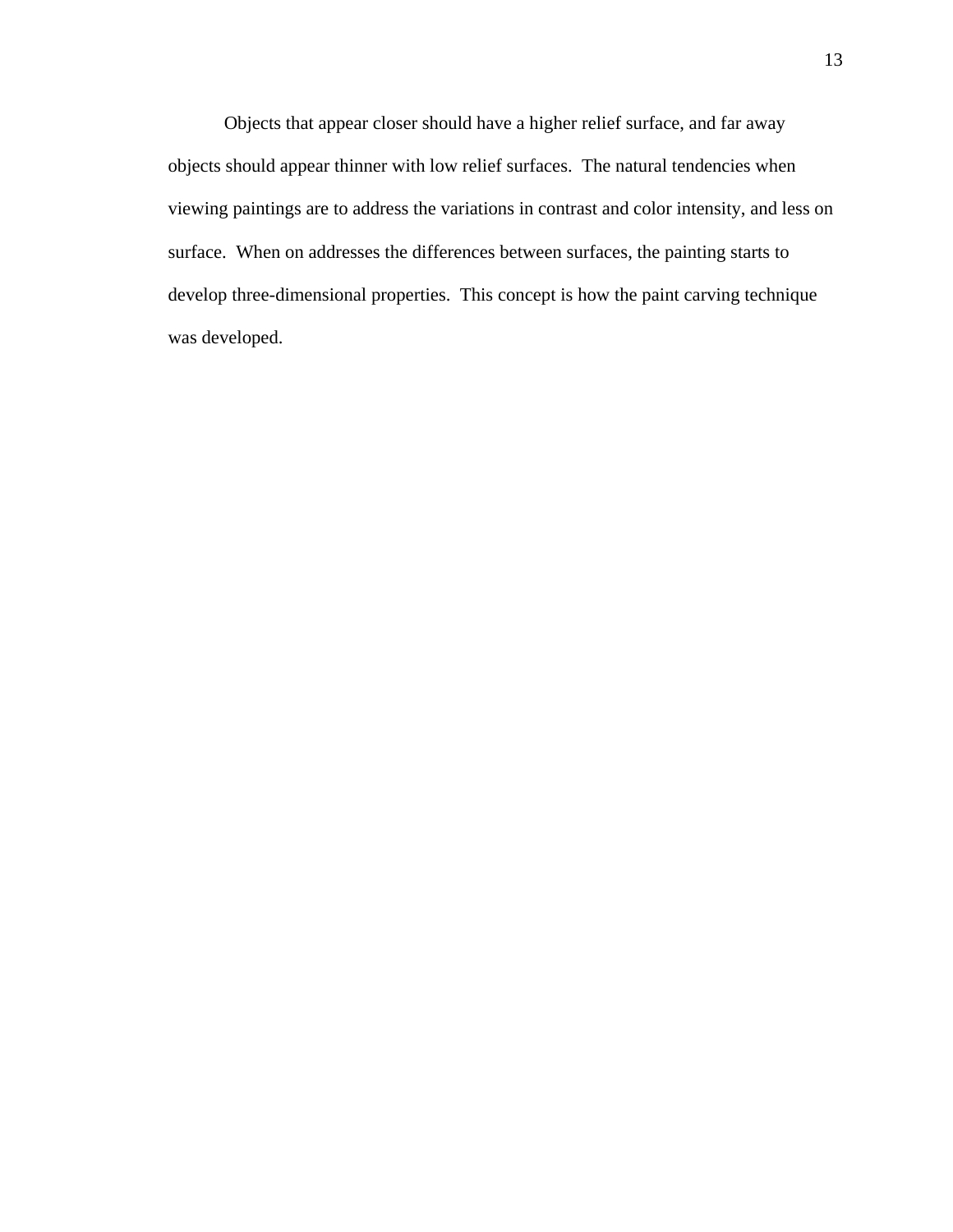# Chapter Two: Craft Development and Application

There are three types of art processes that were applied to the constructed foundation of these paintings. The first type of art construction was canvas building and was the most widely used process in painting construction. The second process utilized was the conditioning of paper for paint application. The last process developed was the construction of frames for artwork presentation.

# Section One: Canvas Construction

Canvas construction was the most highly utilized form of painting construction in my thesis. A canvas is constructed out of a wooden stretcher that consists of four side bars, braces, and a beveled edge. On this construction, canvas is stretched from each side of the frame and attached to the back of the outside stretcher boards. After being stretched the canvas is gessoed and allowed to dry (Mayer 239).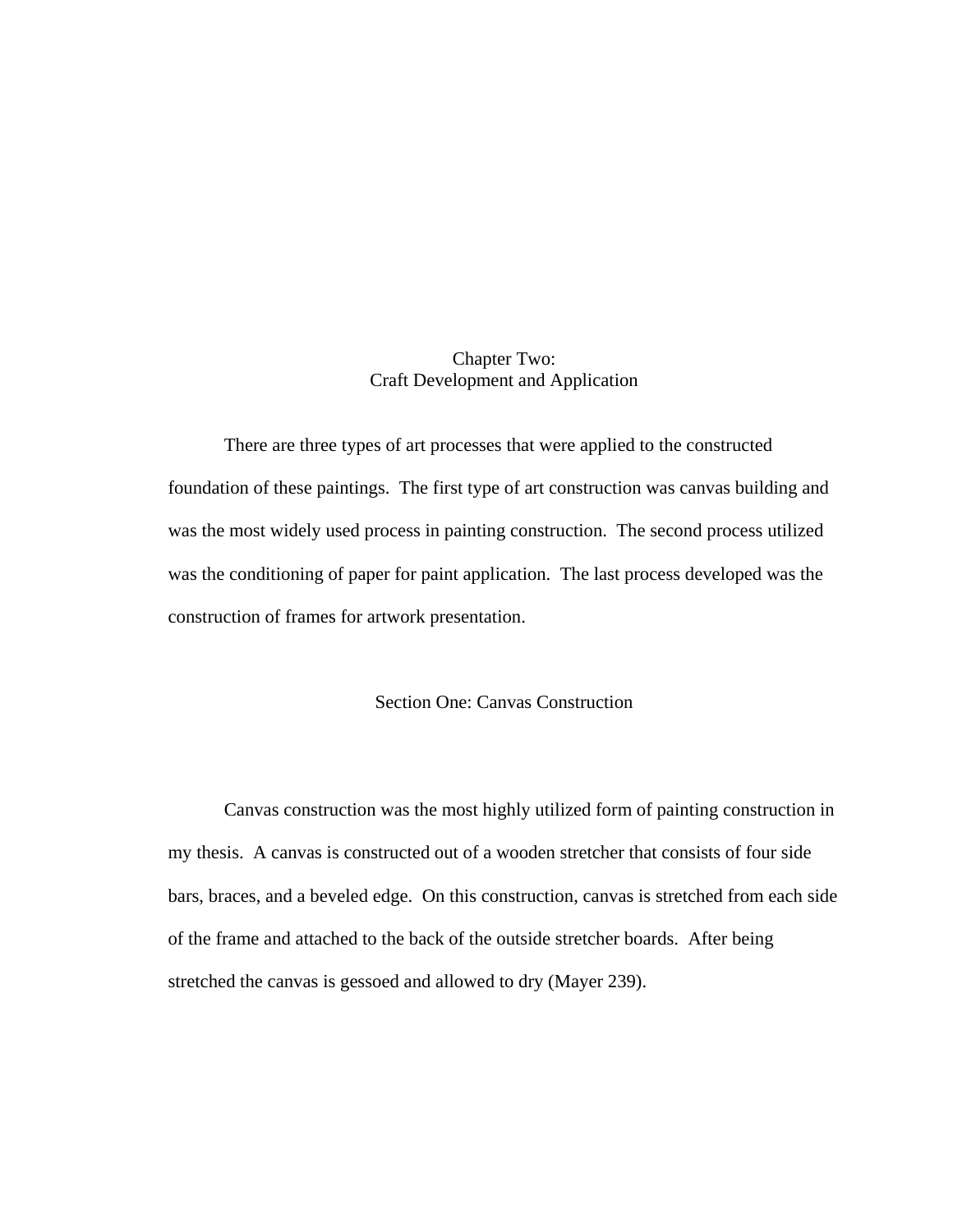#### Section Two: Mounted Paper Construction

A secondary surface that was used for the development of paintings for this thesis was paper. Using traditional paper mounting processes mainly developed for water color painting, the paper was wet down, stretched over a stable surface, and mounted on wood paneling. Upon completion, each piece was then mounted in wooden frames, which constitute the third form of construction used for this thesis.

# Section Three: Frame Construction

The frames that were constructed for this thesis were derived from the process of building a stretcher for a canvas. First, four boards are cut at a forty-five degree angle that exceed the exterior dimensions of the artwork. A second set of four boards are then attached to the interior of these boards. Once the frames shape is secured the painting is mounted inside the structure using glue, or in the case of canvases, with dry wall screws.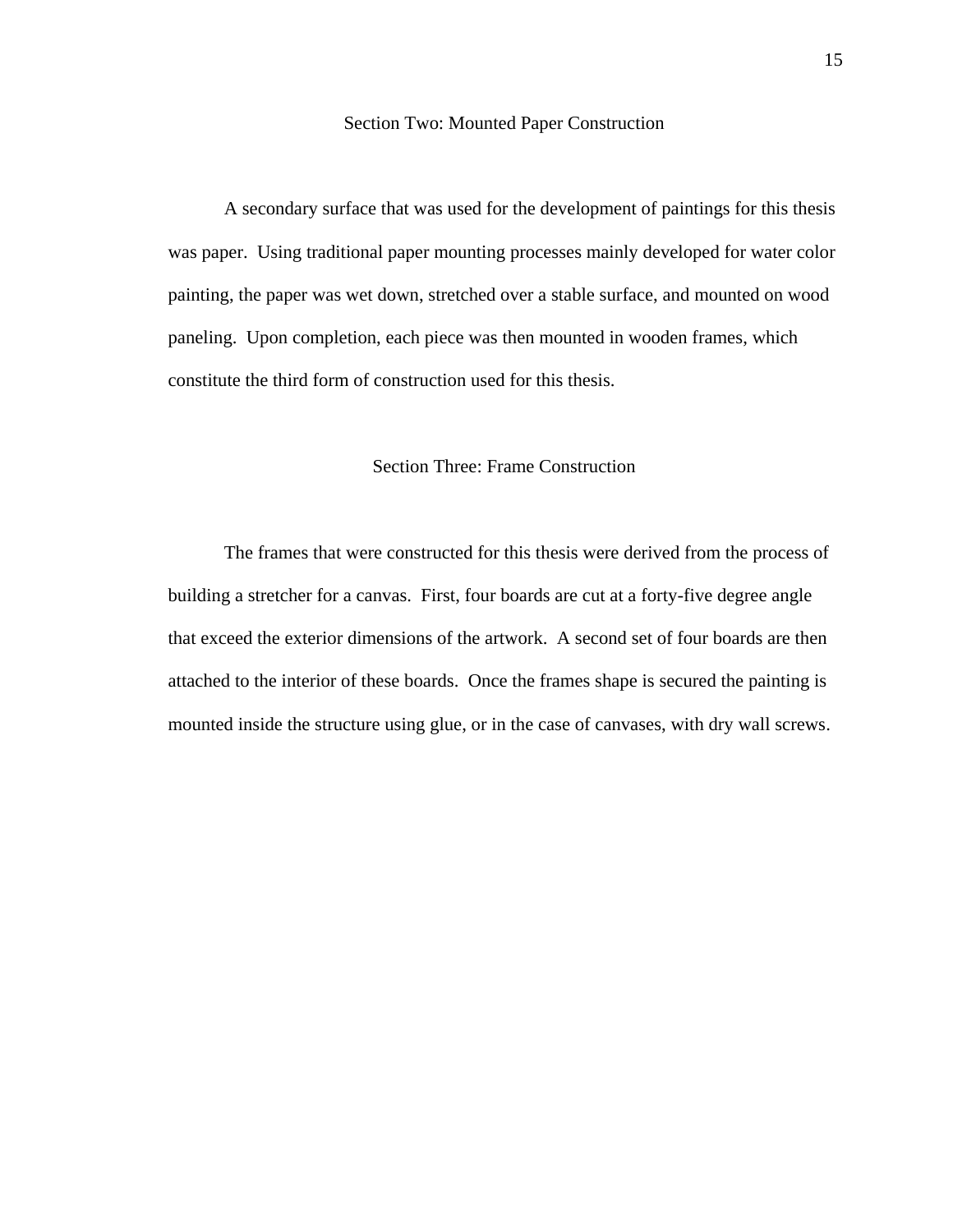### Chapter Three: Methods and Technical Processes

Along with the different types of artwork created there are three different kinds of approaches to applying the material upon their surfaces. One process is a layering technique that involves imbedding drawings within the surface of the painting materials. This process will be called paint imbedding. A second process will address how the paint was sculpted on the surface of these artworks. This process will be called paint carving. The last process will address the way layers were built up with transparent mediums. This will be called encasing. Each painting was created with a combination of these three processes. Within this section, the technical processes that were used will be broken down by using individual paintings as examples. The first method that will be discussed is the paint imbedding process, and the paintings *Isolation*, *Vessels Through Time*, and *Presence on the Stairs* will be the works discussed. The second method that will be discussed is the paint carving process, and the painting *Little Booger* will be the work viewed for example. The encasing process will be discussed last, and the painting *Self Reflection* will be used as an example for this process.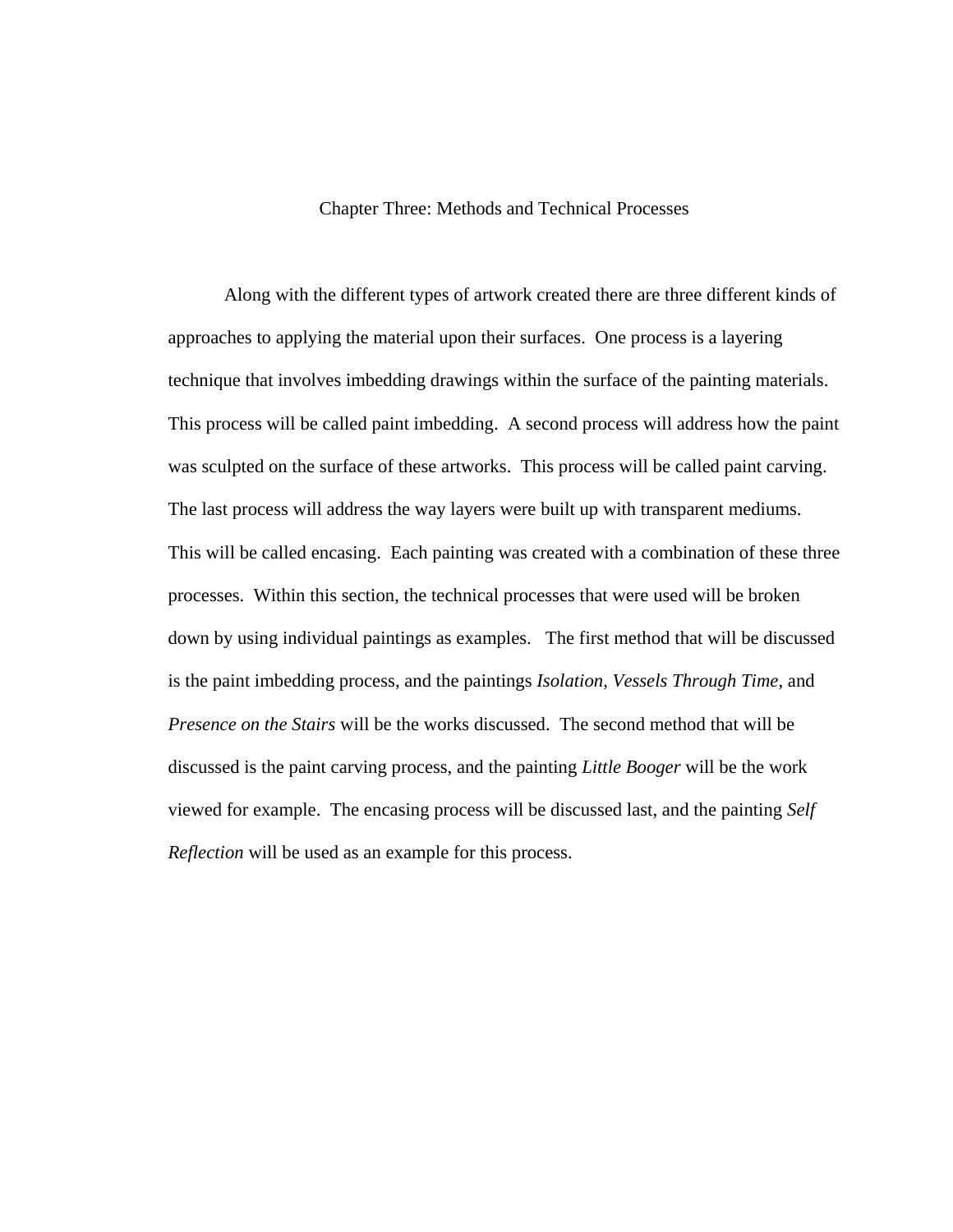#### Section One: Paint Imbedding

The works of art created on paper were strongly influenced by exploring the visual works by Elizabeth Murray. In her work, the surfaces are heavily layered and the paint holds a variety of different characteristics. The paint imbedding process was specifically derived from this example and will be described as follows. These paintings start with a basic line composition that is very simple with basic lines and shapes. After this point, different transparent mediums are added on top of this line work to seal their shape permanently on the surface. This concept is directly derived from part of an encaustic process when an image is suspended between two layers of wax (Mayer).

After a layer of transparent medium is applied, such as clear acrylic paint or oil paint glazes, more line work is added. Depending on what forms were being addressed, different line work would be imbedded in the surface. For example, architectural forms would have sharp thick lines to insinuate directional movement throughout the painted surfaces. Figures and other stable forms would have soft scumbled directional lines that

would keep the linear movement encased within the form. Depending on the stability desired within the form, a different level of line concentration and emphasis would be applied. As each translucent layer is added



the density within the forms start to increase at a higher rate. This buildup occurs differently within each painting created from paper, so each will need to be addressed individually.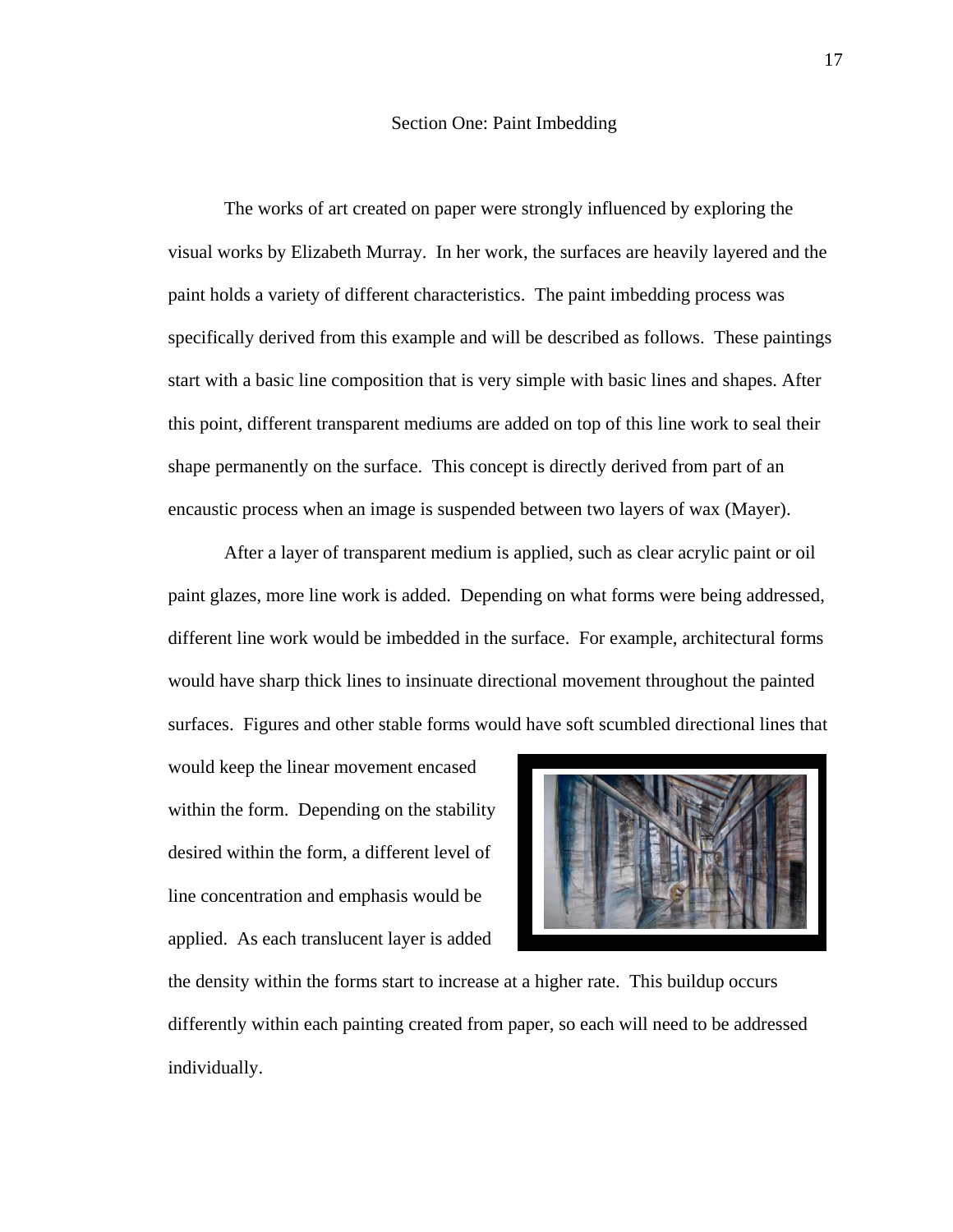The first painting that explored the paint imbedding aesthetic is *Isolation*. The thing that makes *Isolation* unique to this process is the use of Golden Gel medium. This gel medium has the consistency of Elmer's Glue, and when it dries it will hold the shape it was last conformed to. This material was used as a substitute for traditional glazing mediums. The surface of this artwork started with a basic line structure that is consistent with a contour drawing. Lines were first applied to create consistent directional movement, and later were covered up by a clear acrylic medium to prevent smudging. In some cases, like in the darker areas within the composition, acrylic medium was used to manipulate the charcoal to create multiple lines that followed the directions of the brushstrokes. When the acrylic medium was brushed over the charcoal, the charcoal mixed with the medium. The charcoal then followed the grooves made by the brush, creating multiple lines. After the acrylic medium was allowed to dry, more charcoal lines and acrylic paint were applied. This process was repeated several times until the final layer of translucent oil paint was applied.

In *Vessels Through Time* the substance that was used in the paint imbedding process was a material called cold wax. Cold wax is normally utilized to thicken the



mass of paint to help create texture on a painting's surface. When making glazes for paintings, the traditional way is to use a liquid medium that normally consists of a list of solvents to dilute the oil paint.

Cold wax was used as the diluting medium; and by the nature of the substance, was used differently from glazing mediums. By itself, cold wax has a semi-translucent appearance,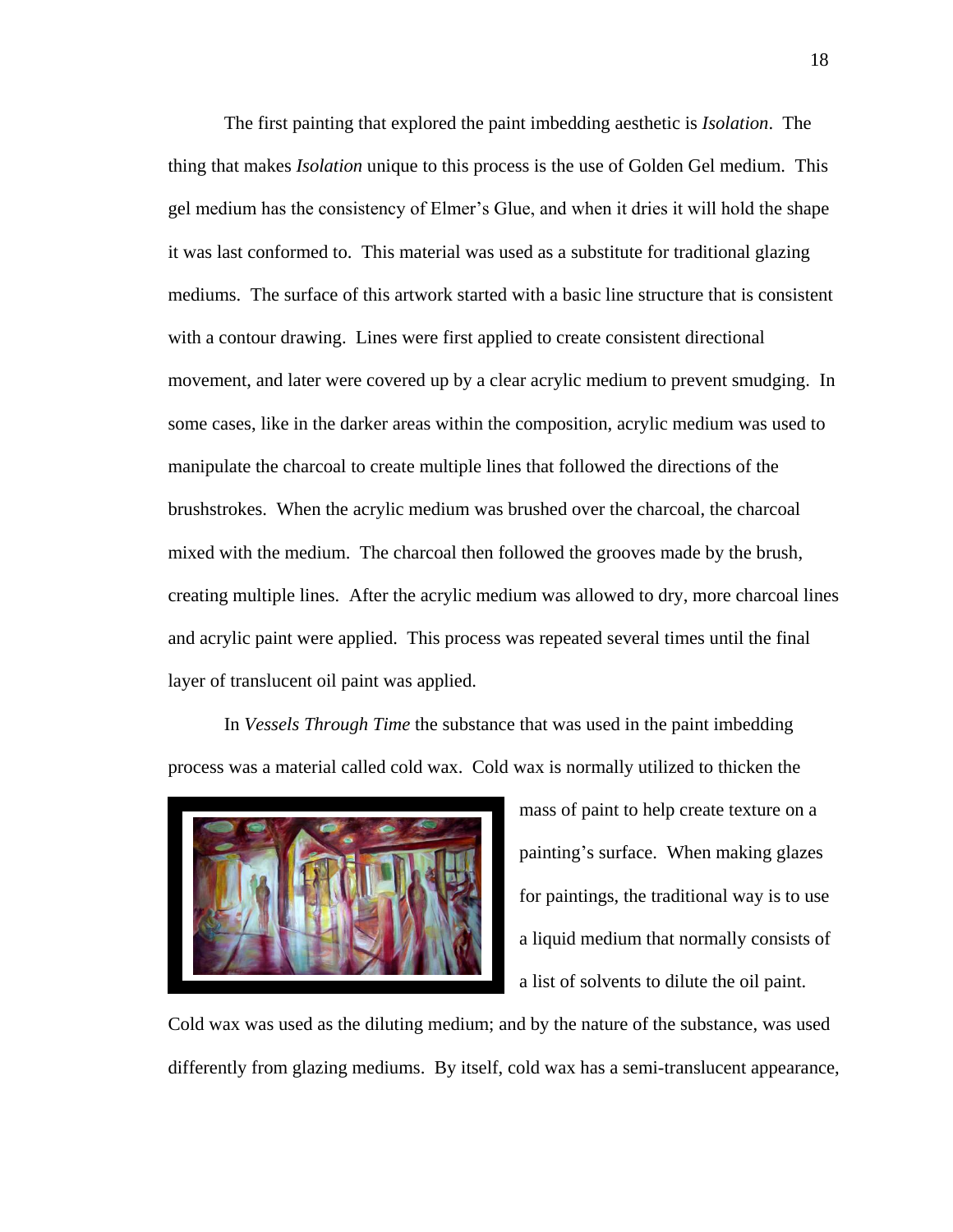and this translucent characteristic allows colors and forms from underlying layers to refract through its surface. A good example would be to visualize a piece of glass that has been etched so that its surface has a frosted appearance. Certain forms may show though the glass but they appear hazy. Cold wax provides this quality to a painting's surface. The figurative forms have the illusion of density through the transparent mass of the wax rather than having paint built up to create a textured surface.

The one painting that most directly references the observations in Elizabeth Murray's work is *Phantom on the Stairs*. In this painting, the layering process was similar to that of the previously discussed works, except the medium used in the paint imbedding process is oil paint diluted by Gamblins Neo Magilp. Magilp is a unique

material that allows stiff oil paint to become more elastic and fluid when it is applied to a work of art. At the beginning of this painting, dense lines were applied to the paper's surface to create what would normally be an under painting. After this, oil paint is applied to thicken the surface of the work and to make the original line



work more permanent. Once this layer is allowed to dry, a glaze is applied to secure the material to the surface. After the glaze solidifies, the following layers of paint glazes and charcoal line work are then added. Following the addition of ten to fifteen layers, a final glaze was applied.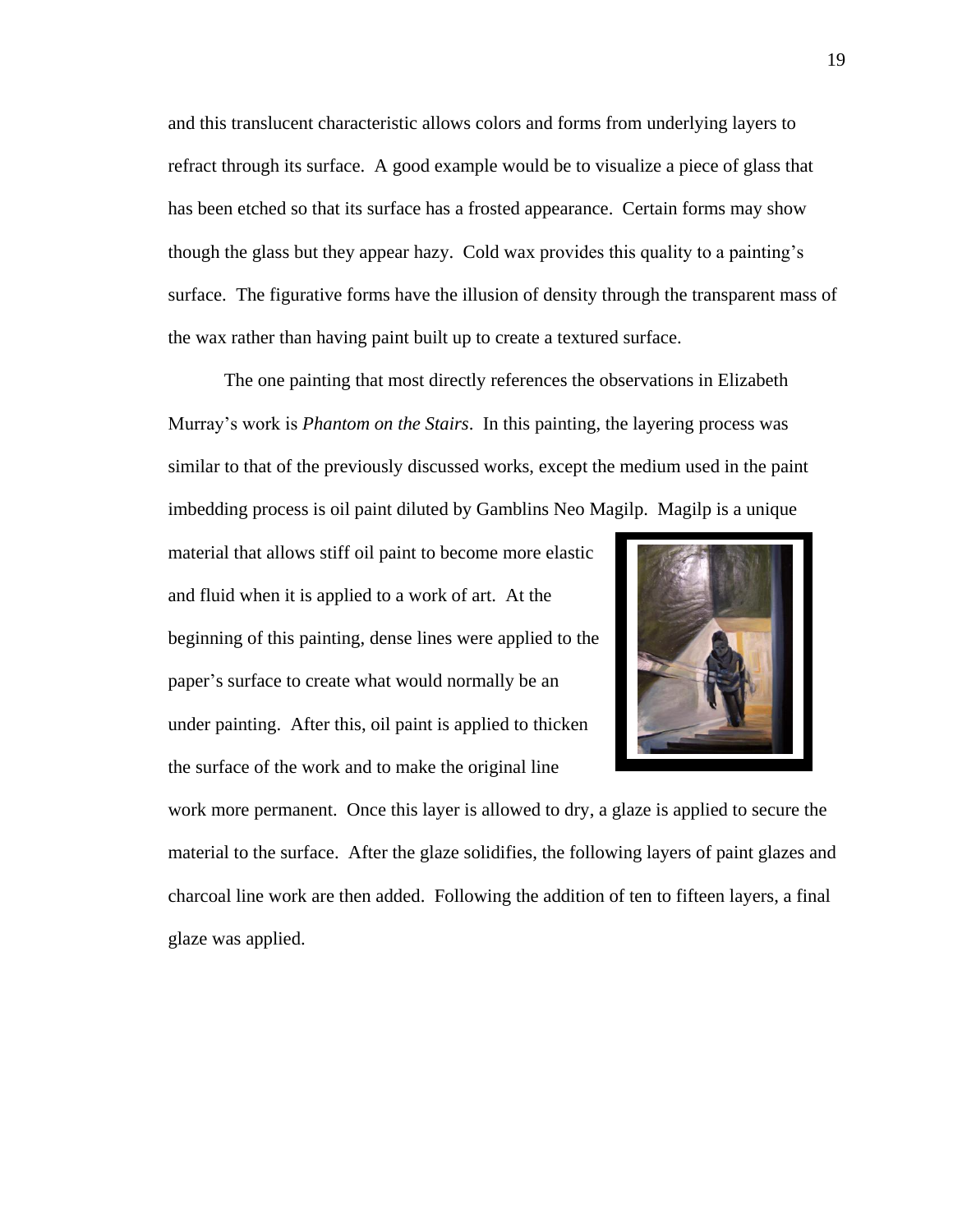#### Section Two. Paint Carving

The paint carving process involves applying thick layers of paint that are built up over an extended period of time. This process falls under the category of impasto painting, because the paint holds the shape of brush strokes while having a variation in its form (Mayer). The paintings of children developed for this thesis started by applying a basic line structure with the use of thinned out oil paint. From this stage, oil paint is applied to the surface without thinning the material. Gamblins Magilp was added to make the paint more pliable, but the materials remained thick and opaque to insure a highly textured surface. Instead of applying transparent washes of oil paint to the surface of the artwork, new paint was adjusted in its chroma and hue to the appropriate color and then applied to the surface. The specific characteristic in this impasto process that makes it unique is how the paint is perceived. After the paint is applied to the surface, a brush is used to cut shapes into and around the paint.

One problem that faces a painter is getting used to applying a wet material with a utensil that has an elastic bend when applied to a surface. In order to approach a work with this paint carving method, the artist's paint brushes must have firm bristles that bounce back to a perpendicular position quickly, and the edge of the bristles must keep a solid straight edge so the paint can be properly manipulated.

The first step when applying this impasto process on the surface of the painting is to place approximate colors and shapes in their general locations. This makes the initial forms within the composition very abstract without any well defined edges. After the basic colors are in placed, the brush is used to create a variation in the definition of edges

20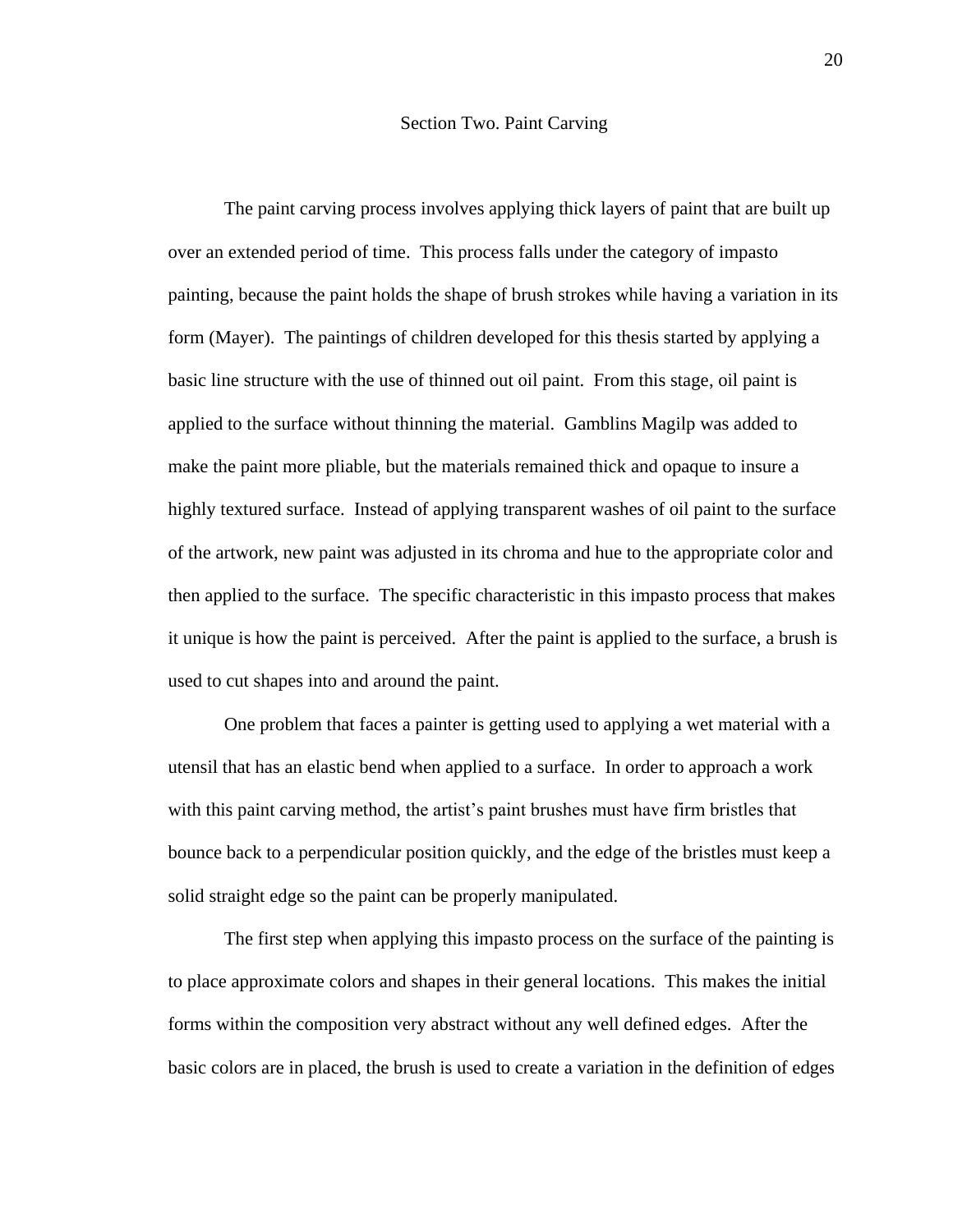within the composition by affecting how sharp or hazy those edges are. For example, in *Little Booger* the figures stand out against the white background of the painting. After the colors within the figures were placed, white paint was sculpted around the outside borders of the figures. The white paint is applied to create a sharper contour around the figures with strong value color contrast. This is when the true nature of the process is revealed.

Once the brush touches the surface of the canvas, the paint pushes out from under the brushes bristles. The paint will then pool outward to the edges of the brush. The



outside bristles are the most important parts of the brush because they control what direction the paint travels. Once the edge of the brush is placed on the contour of the subject, it is positioned at a thirty five degree angle that

forces the paint towards the edges of the figures. When running the brush along the edge of the figures, it is more important to watch where the paint is pooling rather than where the brush bristles lay. The paint will be at least one sixteenth of an inch away from the end of the brush. If the brush travels all the way to the edge of the figure, the paint will breach the figure's contour. If this happens, the process will be reversed with the paint on the interior of the figure being pushed towards the contour of the figure.

This process was repeated along every edge of each figure, but the interior forms vary in the clarity of their edges. The variations of edges are created on the inside of the painting by changing the angle of the brush as it is dragged along the painting's surface. Instead of keeping the brush at a constant thirty-five degree angle, the brush gradually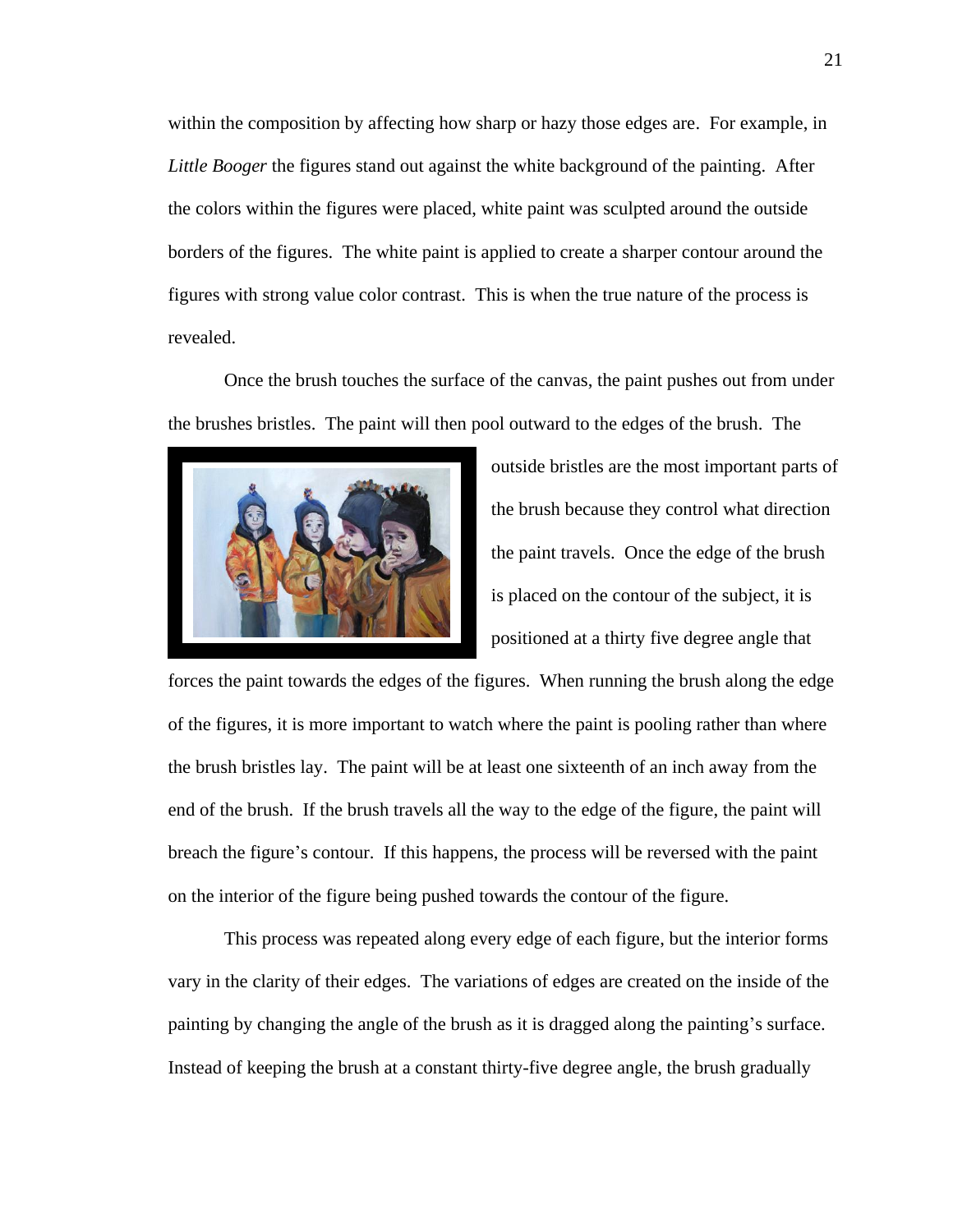rotates until the brush bristles are parallel to the bottom edge of the canvas. As this happens, the edge becomes more obscure. Depending on which form within the figure is closer to the viewer, the edge is either sharpened or faded. This concept can be observed in the composition *Little Booger*. In a three dimensional environment, the feature that most causes a person's head to visually project forward is the jaw line. In the figure on the far right side of *Little Booger*, the edge of the jaw line is well defined. In contrast, the edges of the brush strokes within the coat fade and sharpen with greater variation due to the fabric's rate of change with human movement. This control of the different angles of the brush is repeated until the painting is completed.

#### Section Three: Encasing

The Encasing process is tricky to understand in how it varies from Paint Imbedding, or traditional glazing processes. To explain this process, we will look at the

painting *Self Reflection*. In this work, there is an environment that is viewed through a window. In that window there are reflections of individual figures projecting off the window's surface. The



painting started with an impasto rendering of the environment that was to be the background. The buildings, sky, and ground utilized the paint carving process to ensure that the environment would have a complex textured surface. After this part of the painting was allowed to dry, Magilp was used to extend the painting materials that were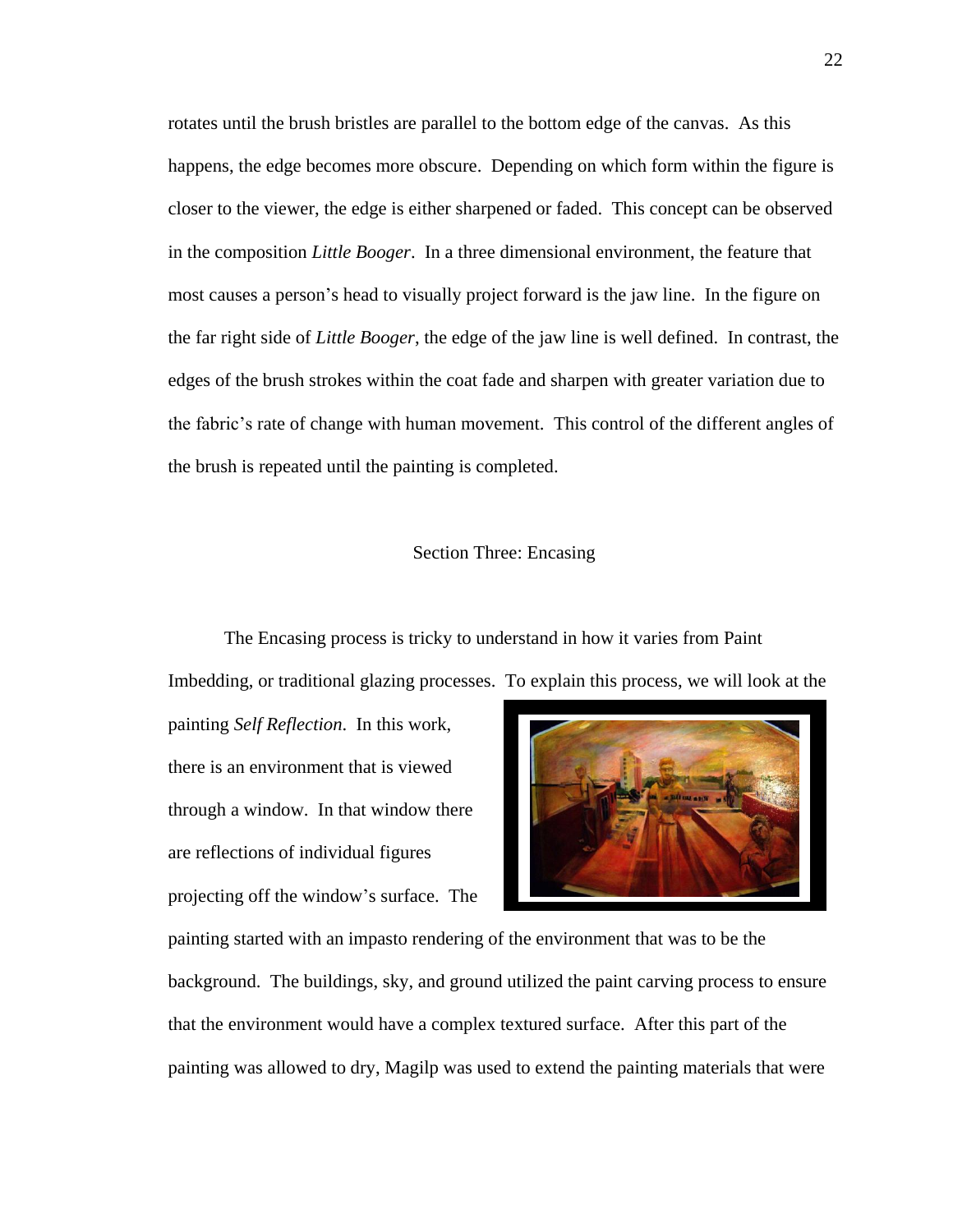used to make the figures. After the figures were completed the Embedding process begins. A material called Galkyd was applied to the paintings surface to create a laminated layer that would resemble the surface of a window. This material, when applied, creates a highly reflective surface and enriches the colors it is applied upon.

First, the painting is placed face up on a flat surface, and a layer of Galkyd is placed on the painting's surface. After the Galkyd dries ,the process is repeated at least ten times. What makes this application considered an Encasing process is the excess of material that was applied to encase the textured surface of the background. Galkyd was used to make a surface that resembles a vitreous enamel on top of the painting's surface (Mayer).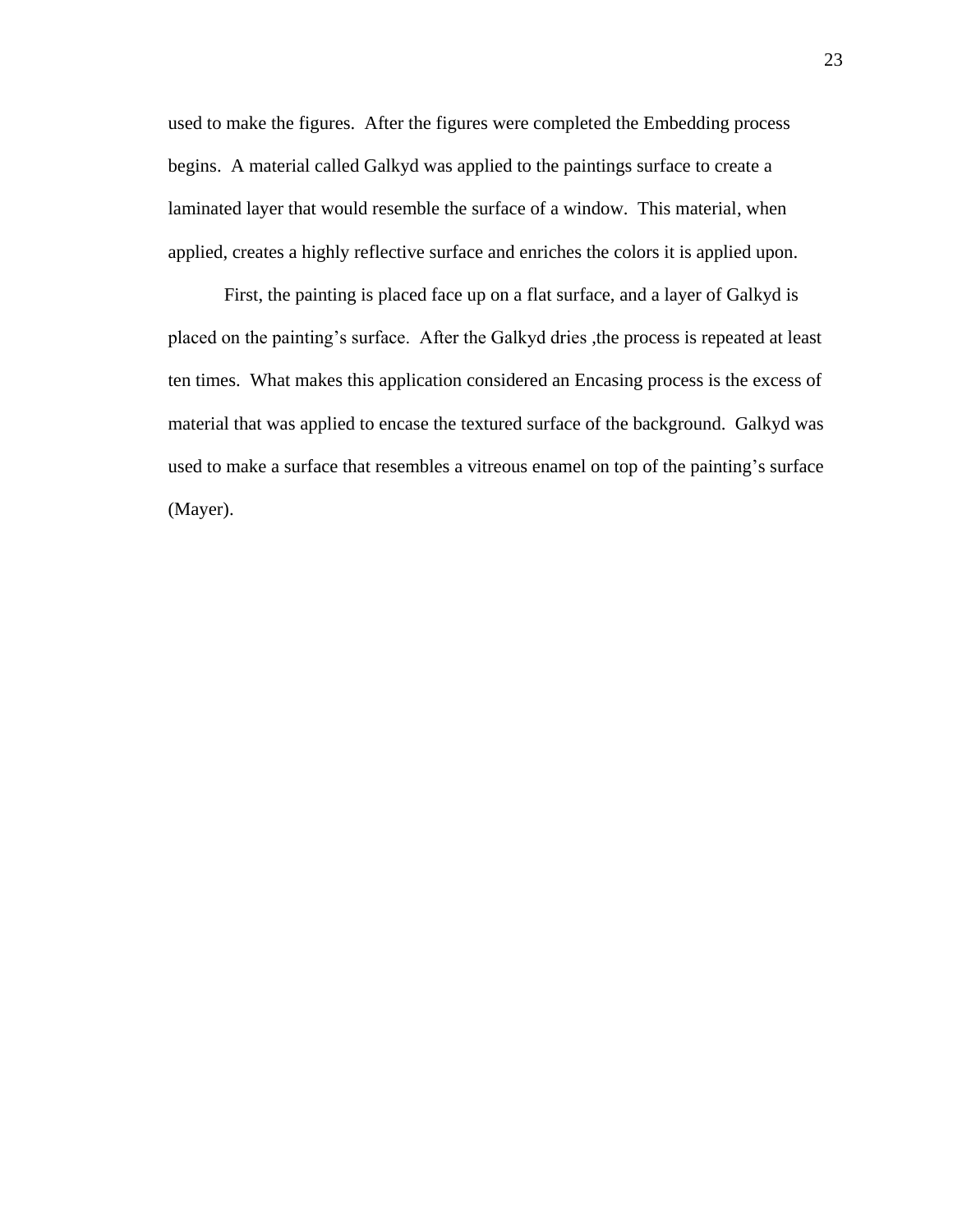#### Chapter Four: Artwork Categorization and Conceptualization

Before discussing the individual characteristics of this thesis work, it is important to discuss the underlying themes that were the driving point for its creation. Through this discussion, we will be addressing identity, space, and time which are all important in the understanding of each work of art.

#### Section One: Identity

Identity is important to any culture. Throughout history different ethnic groups have fought to stabilize their identity in a society. The civil rights movement is a prime example of the United States' culture redefining itself. With social movements, it is easier to recognize the significance of identity within a society. In the United States our culture has been struggling to define its identity because of the multitude of ethnicities and clashing cultural values that inhabit it.

The importance of identity is something I had not previously considered in my art. The paintings *Little Booger, Boo Bag, Bow, Big Wheel, Yo-Yo*, and *Presence* depict someone who I have come to know well. By omitting most of the environment around the child, the identity becomes the center of focus.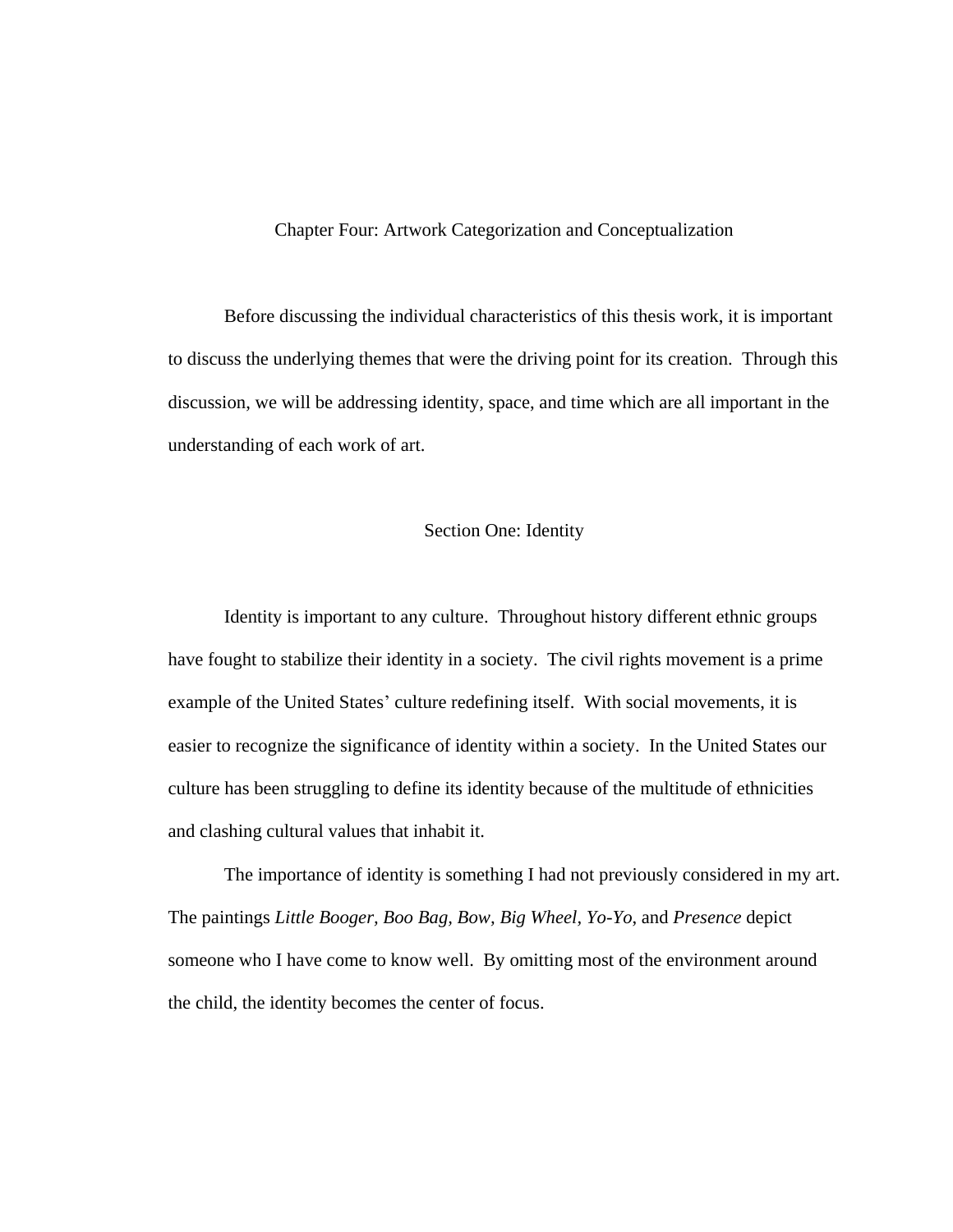*Little Booger* is the first of six paintings that focus on the identity of children. This painting is produced by using the paint carving process. The image is of my nephew, dressed in his winter coat while picking his nose. There are four figures demonstrating a sequence of actions that create the event. In this case, the event is a young child picking his nose.

Before I started this piece, there were a couple of critiques that I had been a part of that were very critical of my work. I thought that trying to criticize a painting of a child picking his nose was very hard, so it became the perfect subject. In my following critiques, this painting became a favorite with many of my fellow students.

Beyond the conceptual attempt to create a painting that would be hard to criticize, there are very important motivations behind this piece. On a weekly basis the daily activities of working, stressing about finances, and dealing with other conflicts at home caused a lot of strain on me physically and psychologically. Every weekend would serve as a release, since on those days I usually got to see my nephew. With his humor, my stress would be lifted, and it served as a balance to my daily worries. Considering how much this child influenced me in this way, I decided to make him my subject for this painting. The other paintings of children depict individuals that I also share a similar relationship with.

At an early age, children hold the fundamental expressions that make them unique. In these paintings of children, there is an attempt to capture their expressions in order to discover what will define them visually later in life. Each of these paintings was designed to focus on the uniqueness of character in each child, and this is why there is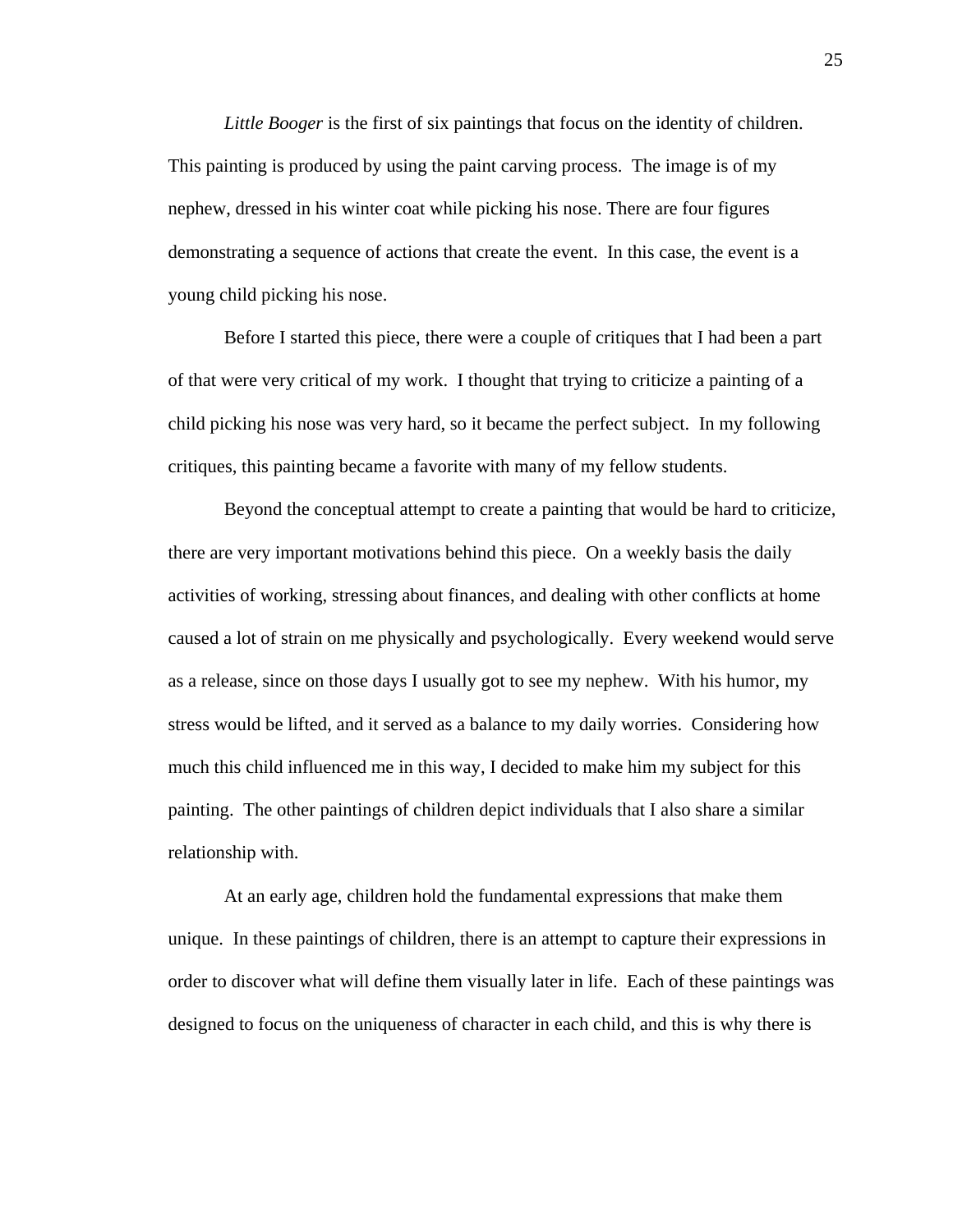little constructed background behind the figures. To try and accurately depict an individual's character, there must be a subtraction of the environment.

Trying to address the most unique attributes that make us unique as individuals, I decided to go back to images of my childhood. Every child is a combination of two



individuals' characteristics, and by exploring that child's expression, we search for the characteristics that make the child unique. As the child grows to adulthood, there is usually one feature that remains the same while other features

change. There are a few features within my brother's expressions in the painting *Big Wheel* and *Night Walk* that helped me in understanding locations on the human face that define how we look different from one another. In this case, my brother's eyebrow line and eye shape are unique to his expression.

When addressing the transitioning of characters through environments, it is crucial to truly understand the qualities of the character's identity that is being developed. It is also important to address the characteristics of the environment as well, so that the environment would cohabitate accurately with the figure. This artwork is designed to address half of this problem. Through natural tendencies, students either focus on the environments of their compositions, leaving little to be desired of the subjects within the work, or they focus mostly on the figures and generalize the environment. Knowing this tendency, I chose to focus mainly on the characteristics of the figure.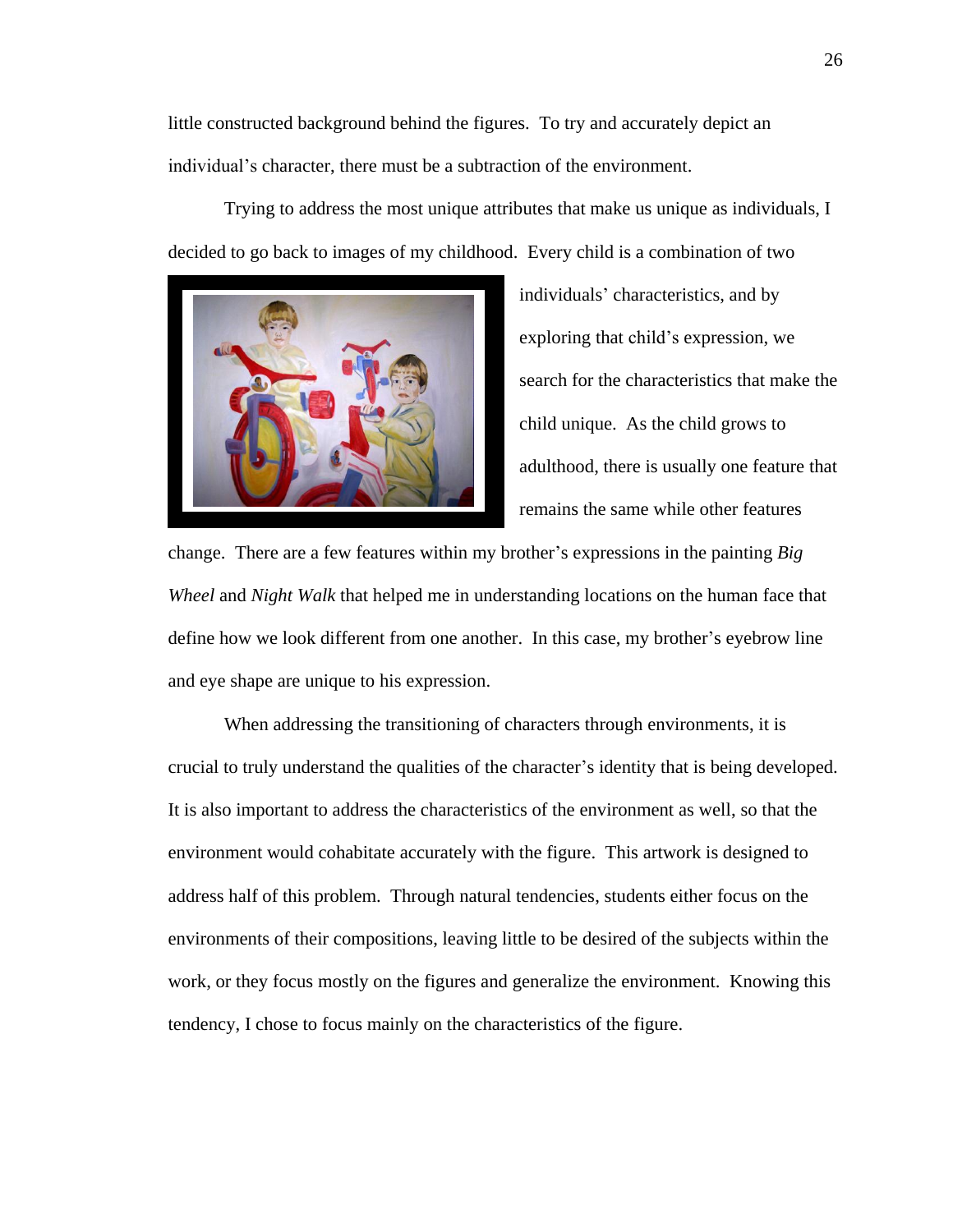*Presence* is the last painting that addresses children. The hope was by attaching the same name to this painting and the darker painting, the viewer would have to explore

the idea of how they are related. For one, the painting of a young boy at the bottom of the composition is trying to focus on the individual character of the figure like the previously discussed painting. This painting, if being correlated to the other work labeled



*Presence*, suggests that the figures in each piece may have evolved from the same thing. We all start as children, but through cultivation by our environments we become who we are.

The child that is being depicted in the painting *Presence* is me. I remember when I was growing up, I was a bit turbulent in my behaviors. Because I constantly struggled in school, I felt that I had to fight for everything I had. When most kids were trying to focus on getting A's and B's, I was just trying to pass. Every night I would sit down with my parents with books and memory cards. Each night we would go over what I needed to learn. This image is a reflection of my demeanor as a child and how I expressed this conflict.

Each of these paintings addresses the expressive qualities of these children. Thinking back to my childhood, I remember how ignorant I was to the real world. By being in the presence of a child, we join them in that ignorance, if only for a little while.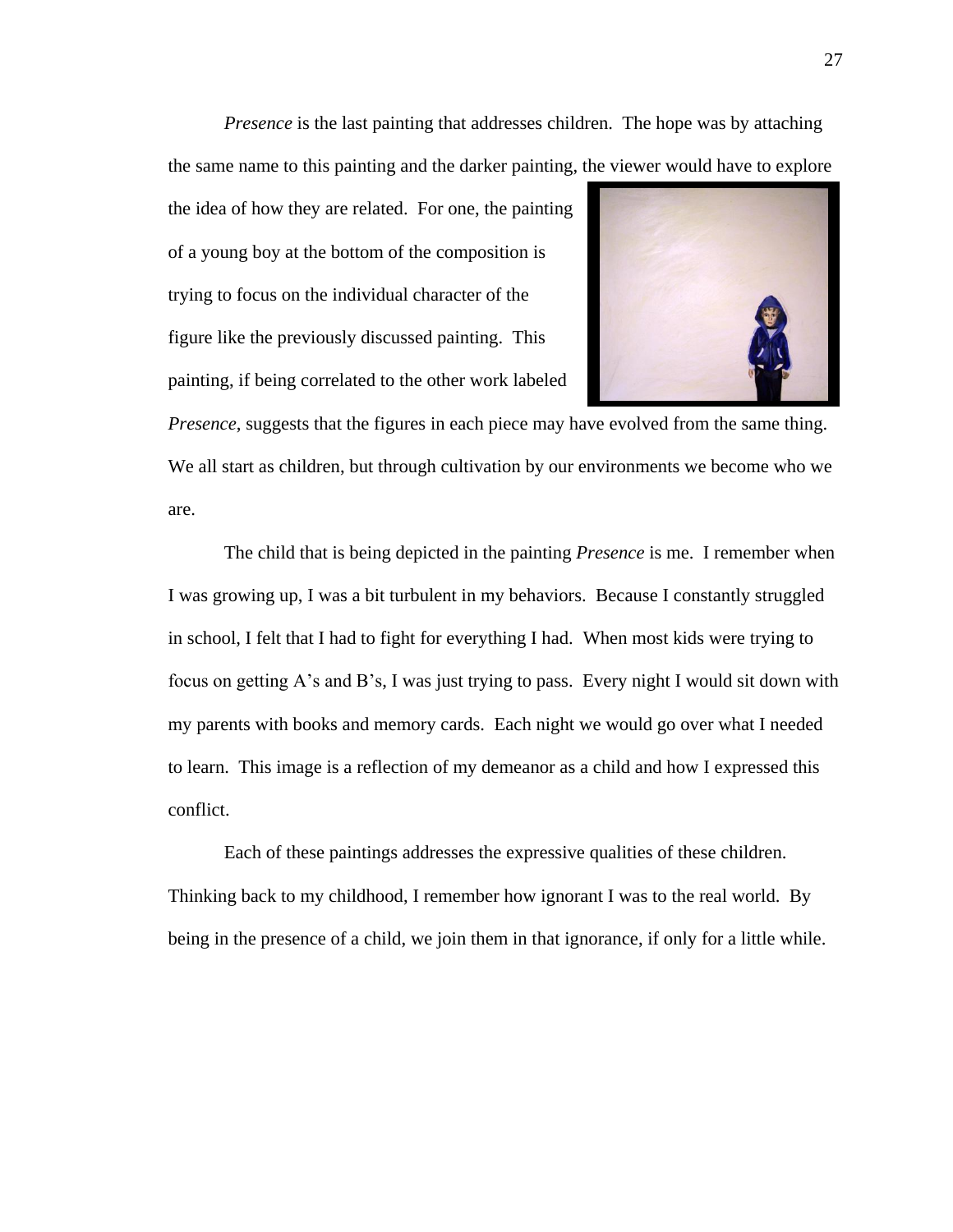#### Section Two: Place

There are three different questions I ask myself about my environments that turn their mundane characteristics into something of interest. How has my environment affected me? How do I affect my environment, and what does this relationship mean? To understand these questions, you have to look at them individually, and then see how they correlate.

We create our environments out of purpose by producing structures that provide a function to our society. A school is designed to educate people. The building itself is not a school until it is utilized for its intended use. After many years of use by different people, the school will gain an identity that will be unique to itself. This is why I am attracted to older buildings, and why the old Ball State Museum building is unique in comparison to the Arts and Journalism building. When walking through a building with a lot of history, that building holds a certain presence that is unique to that building alone. The Arts and Journalism building has yet to attain the same presence, since it is a younger building and has not been used enough to gain all its unique characteristics.

*Isolation* was the first work that was completed for this thesis and depicts a hallway at Herron School of Art and Design in downtown Indianapolis, Indiana, where I obtained my Bachelors Degree. This piece is constructed from paper, acrylic paint, oil paint, charcoal, and clear acrylic medium. It is approximately 40 inches by 60 inches and is mounted on a wooden panel attached to a wooden frame. This piece was the first attempt to address movement by applying repetitious marks upon the surface of the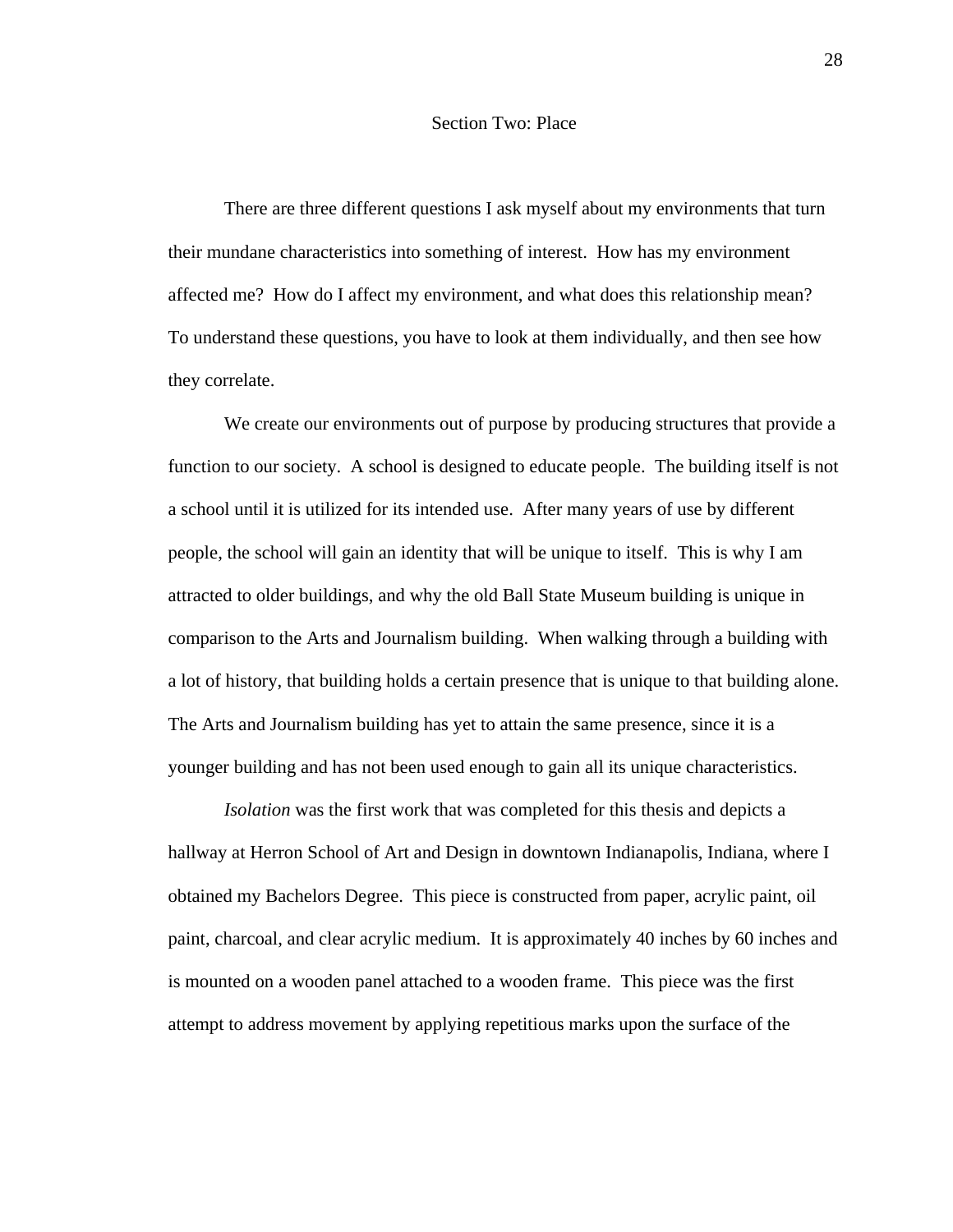composition. Indianapolis is a very active place and trying to capture motion is vital in depicting the environmental qualities of the city.

The transparent figures stand against the environment and are over-shadowed by its presence. Each figure lacks individual identity for a couple of reasons. A student's final development as an artist does not end with the completion of a degree program, but when he or she applies his or her experiences to the real world. The other reason is that presence of a student in contrast to a college will mostly resemble the shadow of a memory. *Isolation* was designed to address this event.

Colleges are good examples of the ever changing variables between people and their environments. Every year students enter into college and graduate at a yearly rate, while the buildings remain constant. Through the passage of students, these environments gain the character that makes these places unique. In the end however, the college institution will long outlast the student. Knowing this, a student may experience the feeling of insignificance or significance.

At the end of a college program, there is the daunting feeling of being released into the world. College was a very enlightening experience that gave me energy that I applied towards my work. When I completed my Bachelor Degree, I knew that I was no longer going to be a student, and there was an overwhelming feeling of not knowing what direction to take my art. I thought back to my years at school and how they would seem empty if I were to fail as an artist. This social experience is the basis for the artwork *Isolation*.

Our environments play a major role in creating us, and how we perceive ourselves. This development starts with the home where we grew up, and later extends to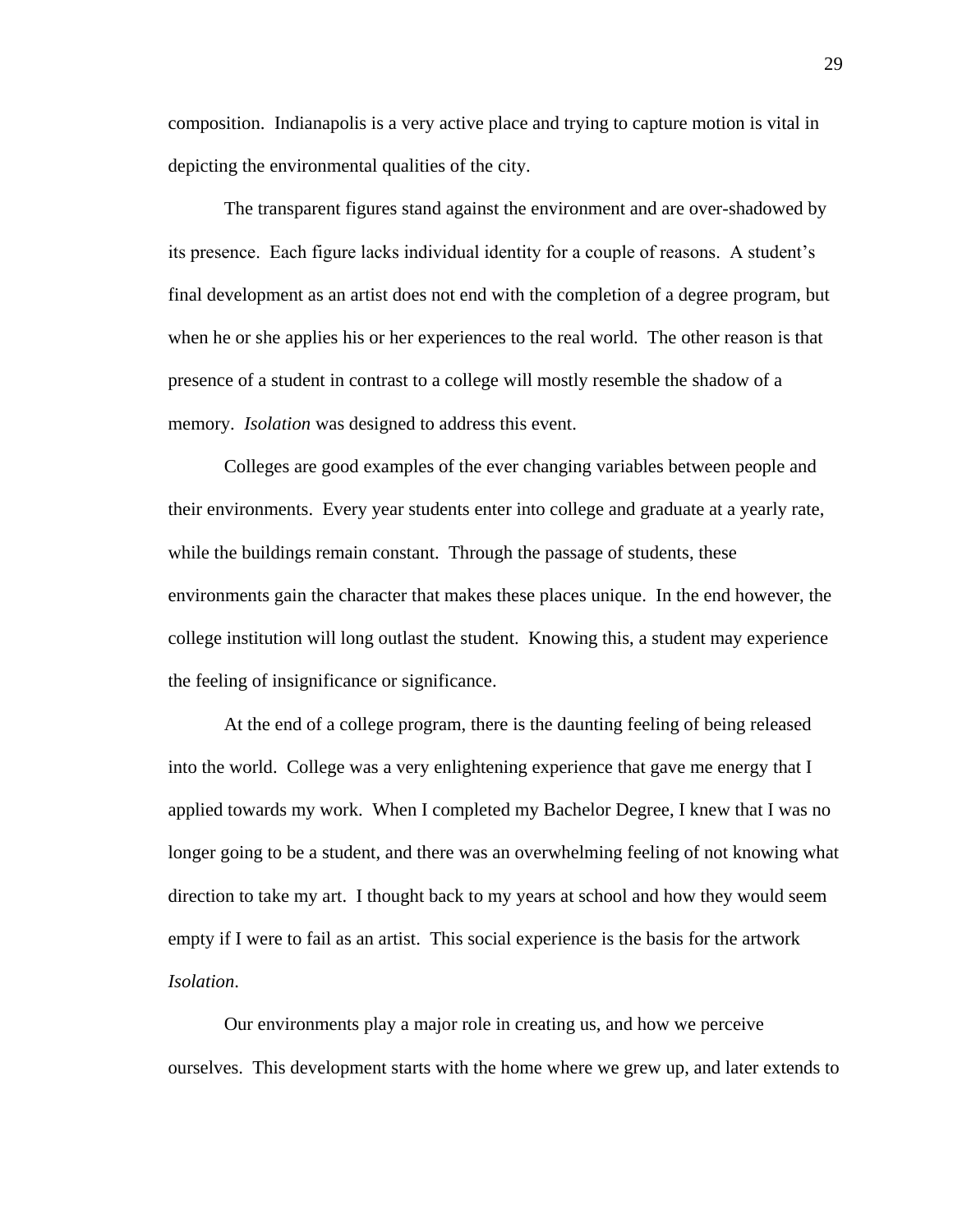other environments such as schools, stores, and parks. Each institution molds us in a unique way, and this develops our individual characteristics that make us unique.

*Presence in the Hall* is the final artwork within this group of paintings. The painting is 20 inches by 45 inches and consists of a hallway lined with lockers and figures



hidden within the environment. This painting was an attempt to explore the relationship between cool light sources and warm light sources, while addressing figures in an environment. The far end of the hallway shows soft daylight, while the

closest part of the hallway is lit with interior lighting. A combination of encasing and paint imbedding was used in this work. At the time this work was being created, a very tragic event occurred at the Virginia Tech College campus. A student at that school used fire arms to shoot his fellow students and teachers. Being a college student, I was affected by this, and in previous years, I was also influenced by the student shootings in Columbine, Colorado. To help cope with the thoughts of why these students committed these acts, I put those emotions into this piece. The figure is totally without color, while the environment reflects the total opposite. The colors are pure in nature because I wanted to reflect how an unstable mind might perceive things. If one wants to depict something as appearing abnormal, he or she can simply modify its color away from its natural representation. Along with abstracting the figure, this manipulation of color allows for a more sinister presentation.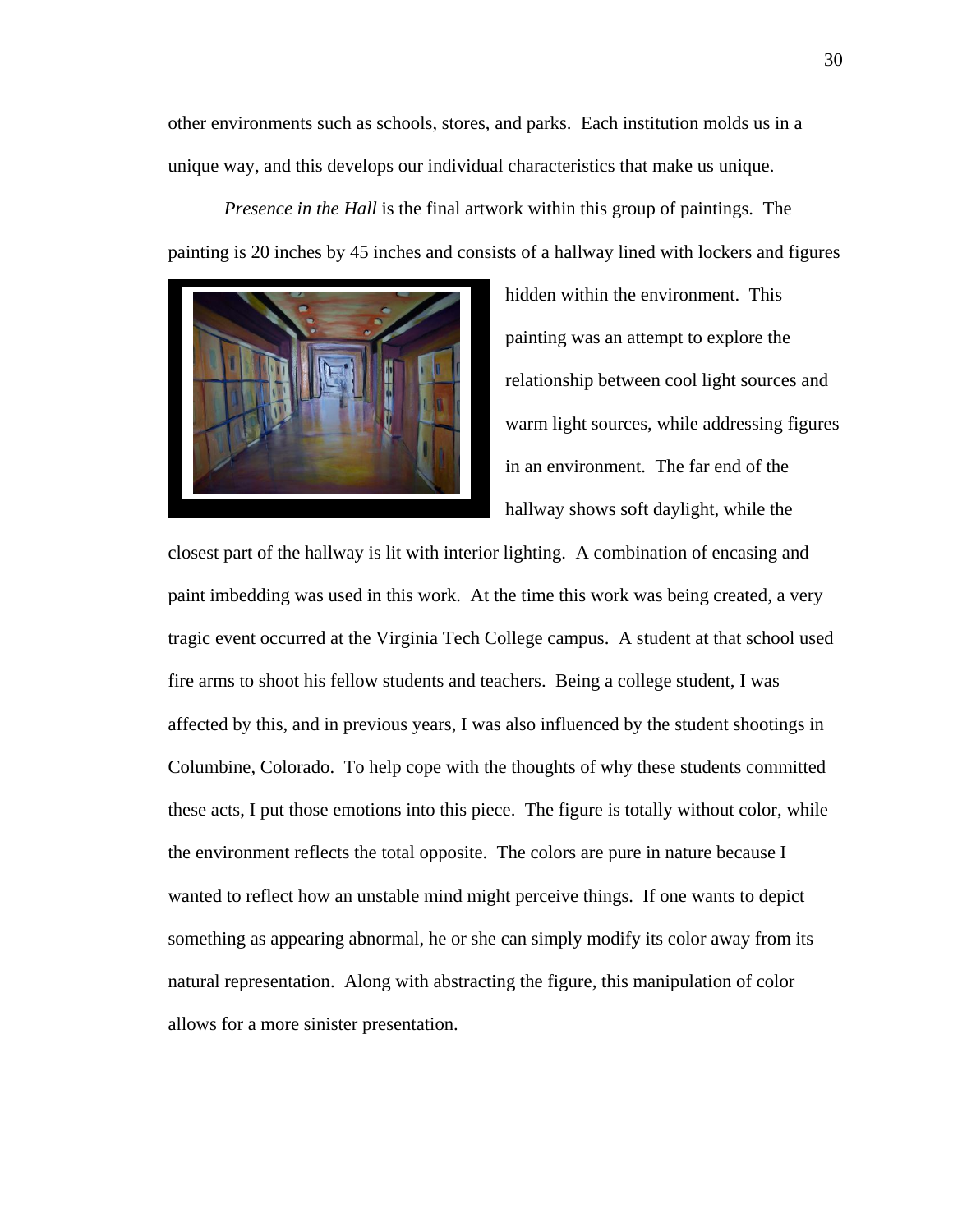This painting also addresses some tension my wife and I experienced in Anderson, Indiana. On the same day the Virginia Tech shootings occurred, one of our neighbors decided to carry a hand gun around the apartment complex. This situation enhanced the tension we felt in our environment.

After exploring the relationship between people and places, there is a specific event that can be addressed that directly correlates with this relationship. When the Twin Towers in New York City were destroyed, it permanently changed the use and purpose of that environment. What once was a powerful environment of commerce is now a memorial of man's ability to dominate his environment, and man's ability to permanently scar that environment.

#### Section Three: Time

There are three ways of depicting time that are common in art. One way is to depict a sequence of images that suggest the progression of events. This format is used mostly in comic books and story boards (Robertson and McDaniels). *Demo* is an example of a way of depicting time by producing a singular image that captures the motion of an action (Robertson and McDaniels). The most contemporary way of depicting time is through film, which captures the motion between visual images. The final concept of depicting time that is discussed in this thesis was derived from these three ideas.

At any given location, there are an array of phenomena that change at different rates. For example, we will visualize an individual walking down a busy street sidewalk.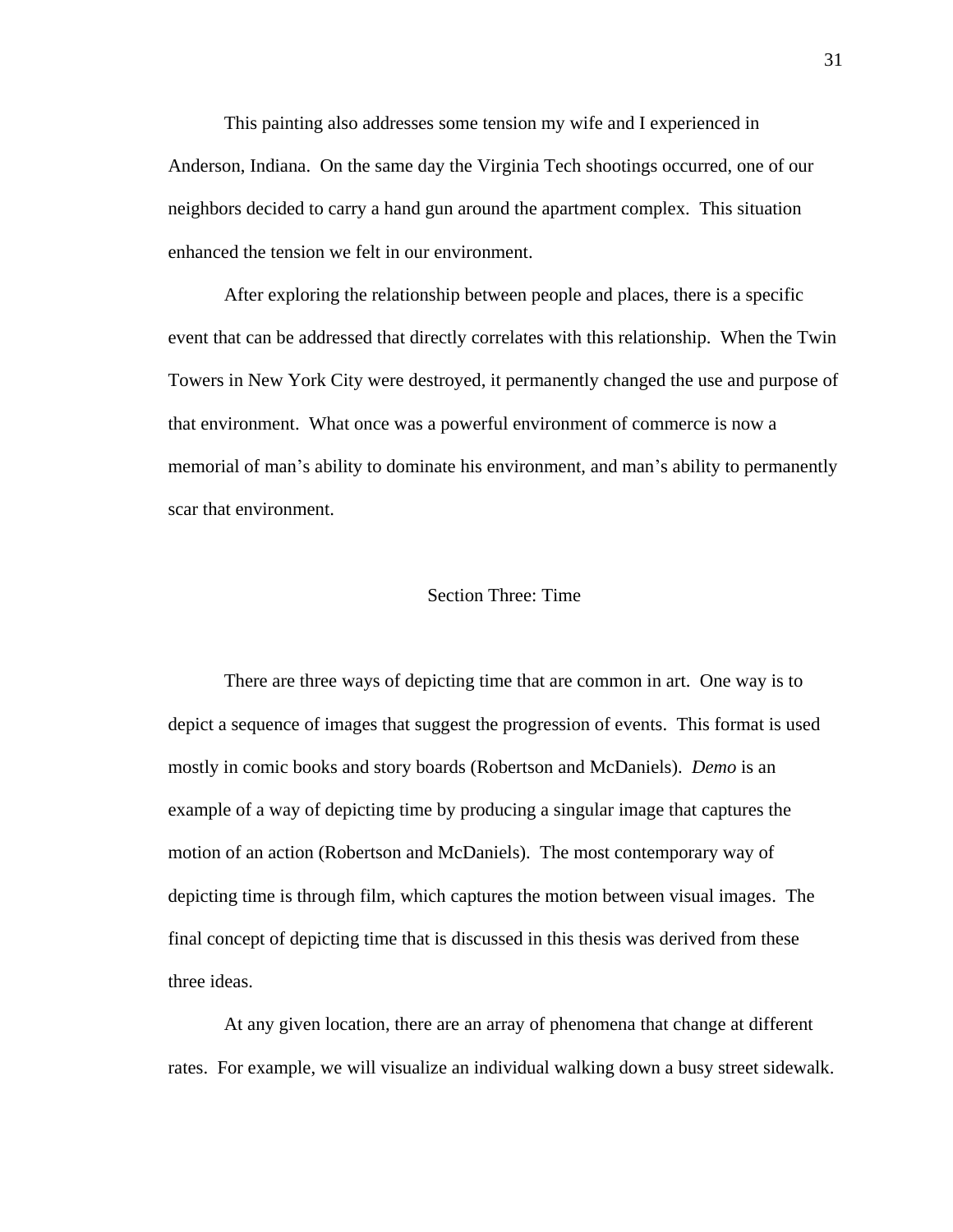The greatest rate of change resides within the vehicles that pass by. Second to this, the individual transitions at a slower rate than the passing vehicles, but still has a higher rate of change in comparison to the sidewalk he or she is walking on. The sky changes at a varying rate that is dictated by weather. Film is the main medium that most accurately depicts the visual passage of time, and the paintings in this thesis are an attempt to address these different rates.

The first painting to address the progression of events is *Vessels Through Time*. The painting is made out of paper, oil paint, and charcoal. The design is a composite image of three photos that represent the transition of traveling to the Atrium Gallery in the Arts and Journalism building at Ball State. The far left side of the image focuses on



the appearance of the Arts and Journalism building as you enter from the parking lot, the middle of the painting addresses the appearance of the gallery from out in the food court, and the far right side depicts the

visual appearance of the gallery on the inside. The viewer can directly address the work by using the recent experience of traveling to the gallery, while the painting is being presented in the gallery. This is an attempt to have the viewer become an active participant in the aesthetic experience of the subject.

A painting that holds a conceptual process that is derived from the pervious work *Vessels Through Time* is *Presence in the Stairwell.* Instead of trying to capture a visual reading of time from left to right, the visual reading is read from background to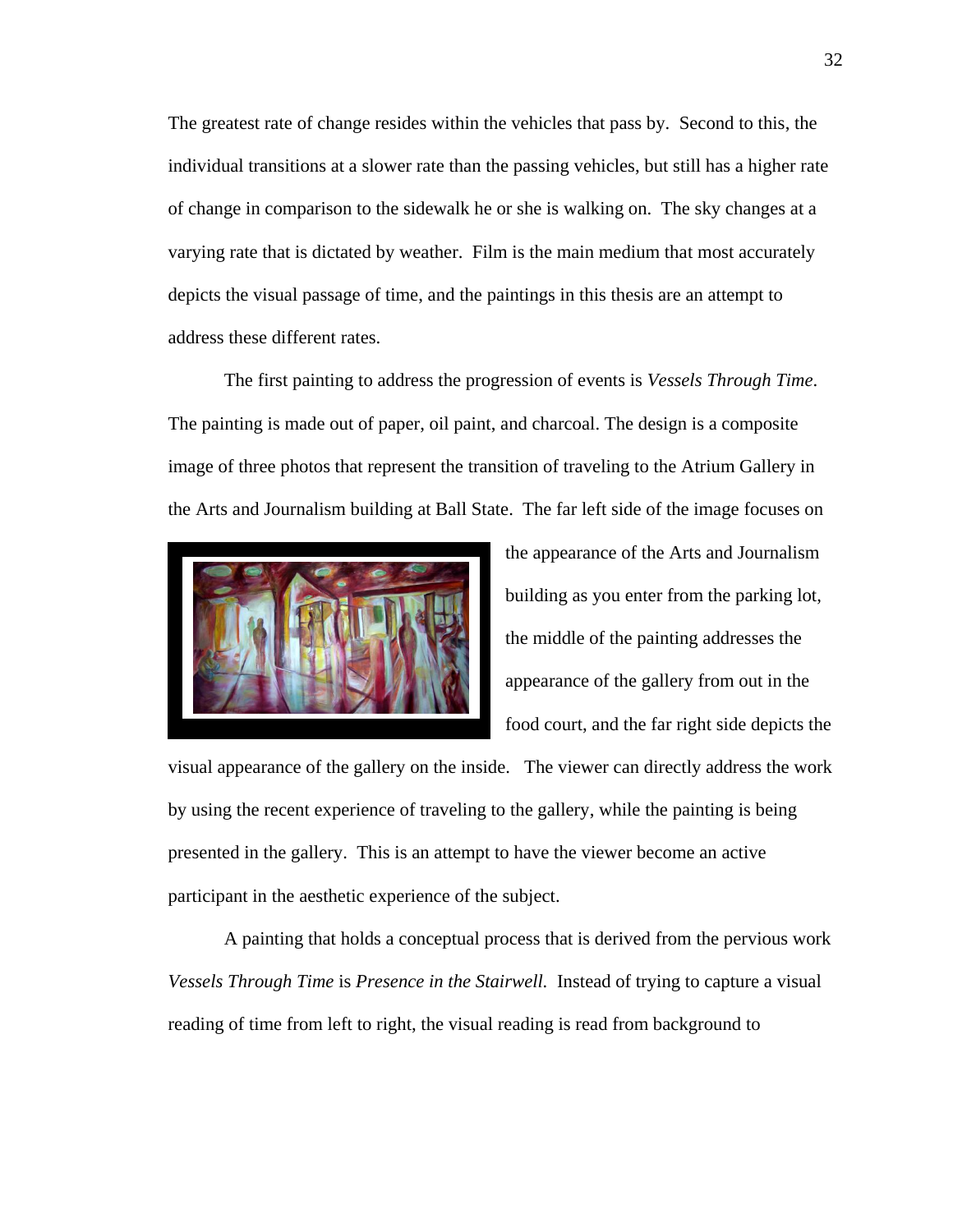foreground. The figure was captured at separate intervals as it traveled down the stairwell.

The problem with two dimensional images is that the subject usually depicts still imagery. This is derived from Renaissance art (Robertson and McDaniels). Through Baroque art, the suggestion of capturing motion in time begins with the exaggeration of expressions, but still is limited to a solitary moment. Through the paintings in this thesis, I have tried to suggest motion through a two dimensional space by utilizing the elements of transparency and repetition.

#### Section Four: Identity, Place, and Time

Out of all the paintings developed for this creative project, there are a few that most accurately address all three topical concerns. *Phantom on the Stairs*, *Reflection One*, *Self Reflection*, *Night Walk, Memories*, and *Dave's Last Walk* all capture a specific place, while addressing the importance of identity and time. The two paintings *Night Walk* and *Dave's Last Walk* will be discussed to explain the correlation of these three topics.

The part of the painting *Night Walk* that addresses identity is the figure walking down the sidewalk. This figure is a rendering of my brother, who often stays out late at night. One of his habitual late night routines is to go outside and smoke; so depicting him outside in a night environment is an image that accurately represents part of his identity.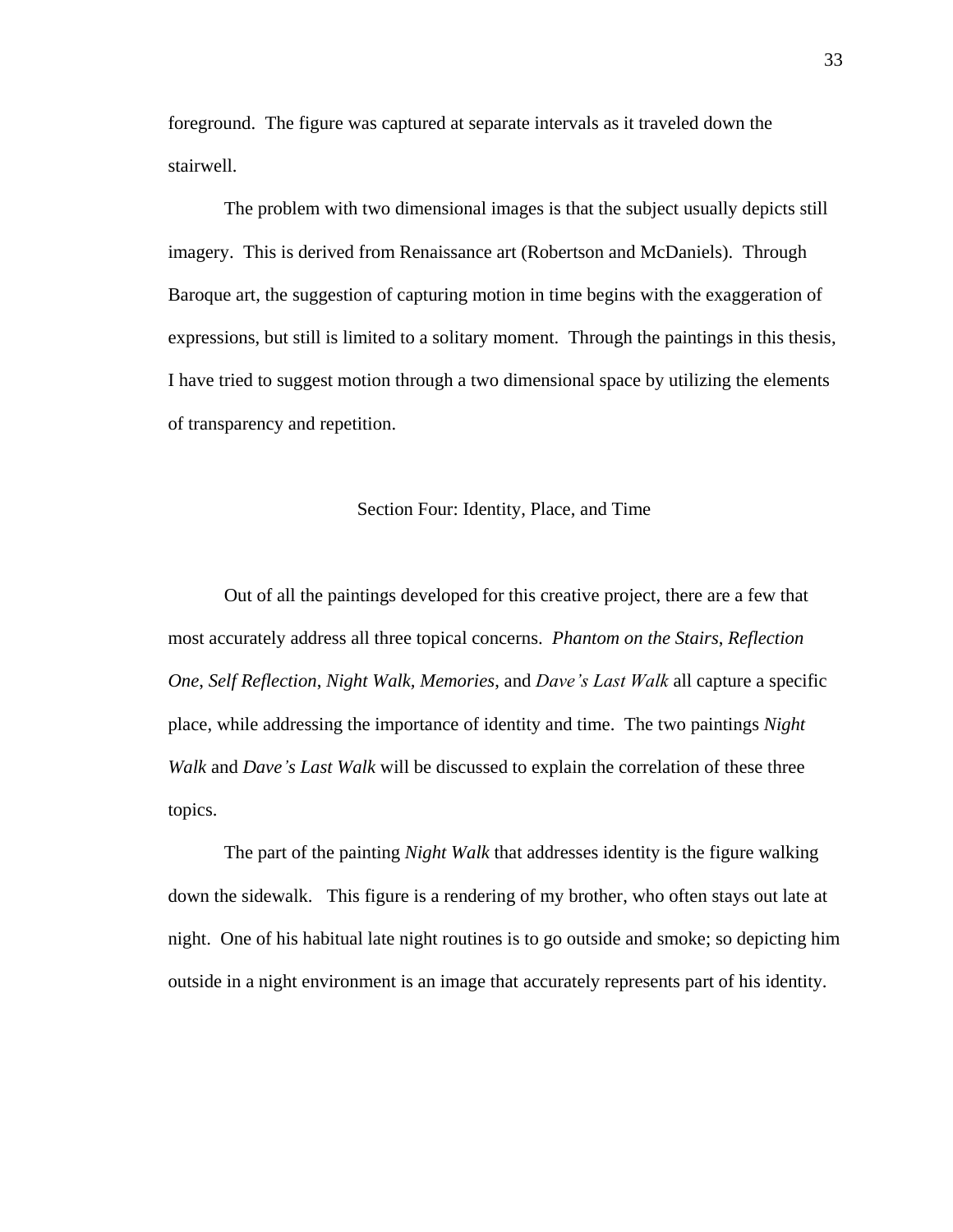This environment is important due to where it is located. After every late night

class, I would walk to my car and see this environment on a regular basis. This place is located on the Ball State campus near a parking garage that is used regularly. Knowing that other students had experienced this environment, it became a good subject for



students to relate to. One way to get the viewer to explore a composition is to make it relatable in some way.

With the final concept of time, this piece depicts the figure at separate intervals, walking down the sidewalk against a stable background. The figure has variations of transparency and solidity to help suggest that it is changing against its environment. As a student that no longer resides on the Ball State campus, I relate to the memory of walking down that sidewalk as time that has been spent, and the transparency helps associate the passage of that time.

The second work of art that is being referenced for how it correlates the three concepts, is the painting *Dave's Last Walk.* In this painting, the identity of the individual walking down the hall is the individual who formerly maintained the workshop at Ball State. At the time this image was being developed, Dave had recently announced that he was going to retire after that semester. Feeling saddened that someone I knew to be a good person was getting ready to depart from my circle of influences, I created this painting to honor him and to address his transition.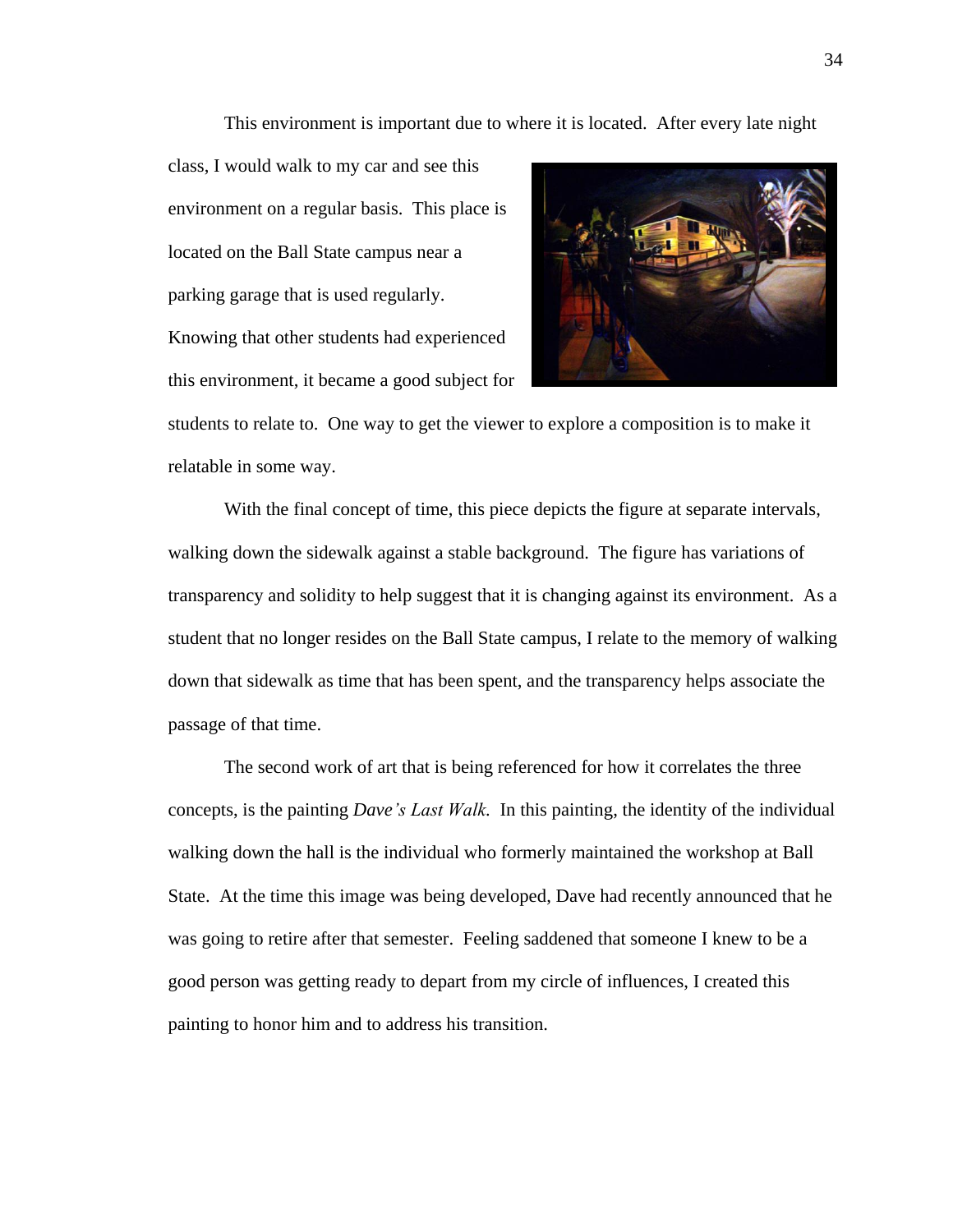The concepts of identity and place are intertwined in their importance in this

painting. Knowing his routine of going to work, I came to realize that this hallway that he was walking down had some relevance



to his identity. Most days, he would travel down this hallway and experience that environment continually.

These figures also depict elements of repetition that suggest the transition of time as Dave walked down the hallway. This, coupled with the elements of transparency, this suggests the transition of an individual through an environment that is constant and unchanging.

These two paintings, along with the others listed in this section, address all three of these topics in varying ways. In contrast to these works, the pieces discussed in other sections strongly project one or two concepts but lack the correlation of all three.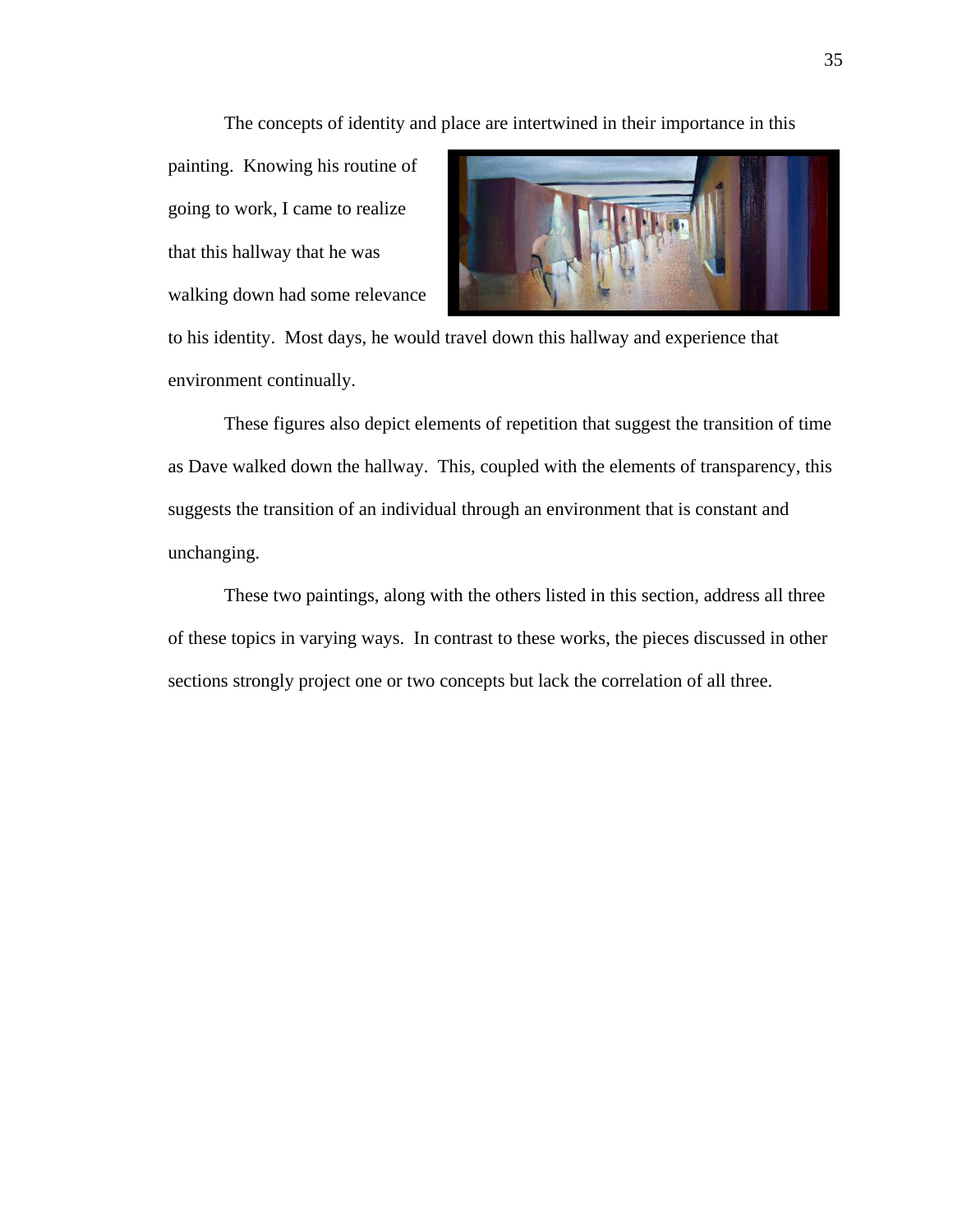#### Conclusion

By exploring the human figure in its environment I have come to the following conclusion: through the process of creating art, our society defines part of its identity. In each evolution of art, there is a visual example of how concepts change. By depicting specific places at particular points in time, the artwork becomes an allegorical notation of the human experience.

For example, within several paintings in this thesis there are depictions of locations on the Ball State campus. As the college expands over time, the landscape will change, making these paintings historically significant. Many years from now, individuals may look back on these paintings and discover those things that are unique to our society that are mundane to us now. This includes human expression, environment, and behavior.

If I were to talk to future students who are thinking about going to college and joining an art program, I would tell them to choose their environments wisely. What you allow to influence you can enhance your abilities, or make you struggle. Since I did not choose a good living environment, I struggled with some of my schooling.

When a viewer is observing these paintings, there is a hope that he or she will start to understand how these figures transition through their environments. However, I do not expect him or her to know every underlying motivation behind each painting. I hope that these paintings will help people relate to their environments more consciously and enhance their powers of observation.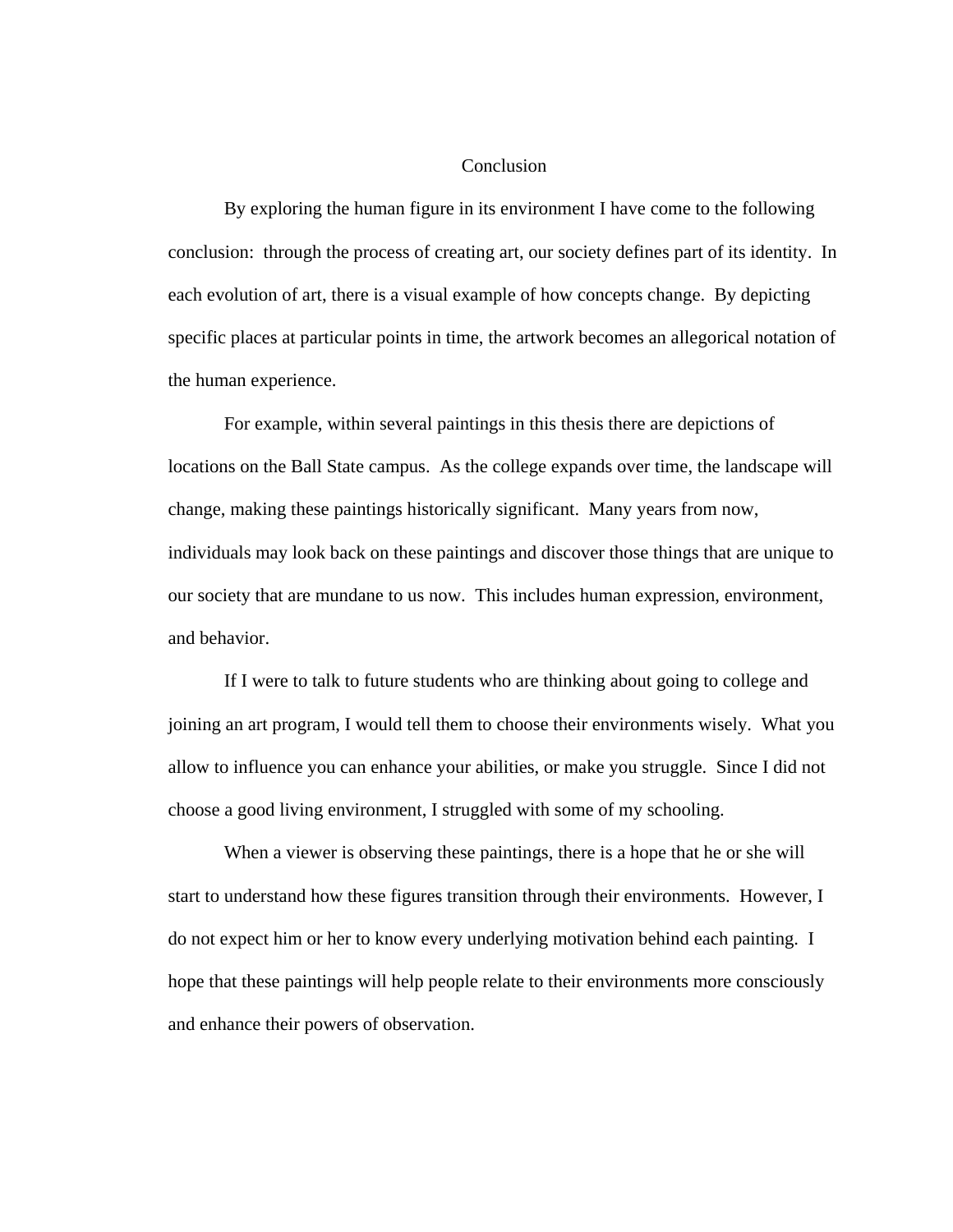#### Exhibition Statement:

#### Human Movement: The Transition of People Through Space and Time

Any moment, at any given place and time, there are ever changing variables that vary depending on the objects they correlate with. A person walking down a sidewalk has a higher rate of change than the sidewalk he or she walks upon. In contrast, a car driving by that person would have a higher rate of change than the person and the sidewalk. An individual looking at art in a gallery may stay in the room for a couple of minutes, but the artwork will stay in that same position for a week. By showing the appearance of people at different intervals, these paintings start to address motion in one still image.

#### Identity and Painting as Sculpture

Several of the paintings address children and the exploration of their expressions. By exploring their expressions in separate intervals, there is an attempt to capture a characteristic that is unique to that child. Any child is a combination of two individuals, but there is usually at least one feature or behavior that is unique to the child.

In trying to understand how to apply paint to the surface of a painting, it is easier to manipulate how one perceives paint. Paint is an object that is applied to another object, and although it is very flat in comparison to free standing sculpture, it is still a three dimensional material. In addition to this alteration of perception, by depicting children with white backgrounds, the paintings become sculptures themselves. Sculptures often can reside in multiple locations and still hold the same characteristics in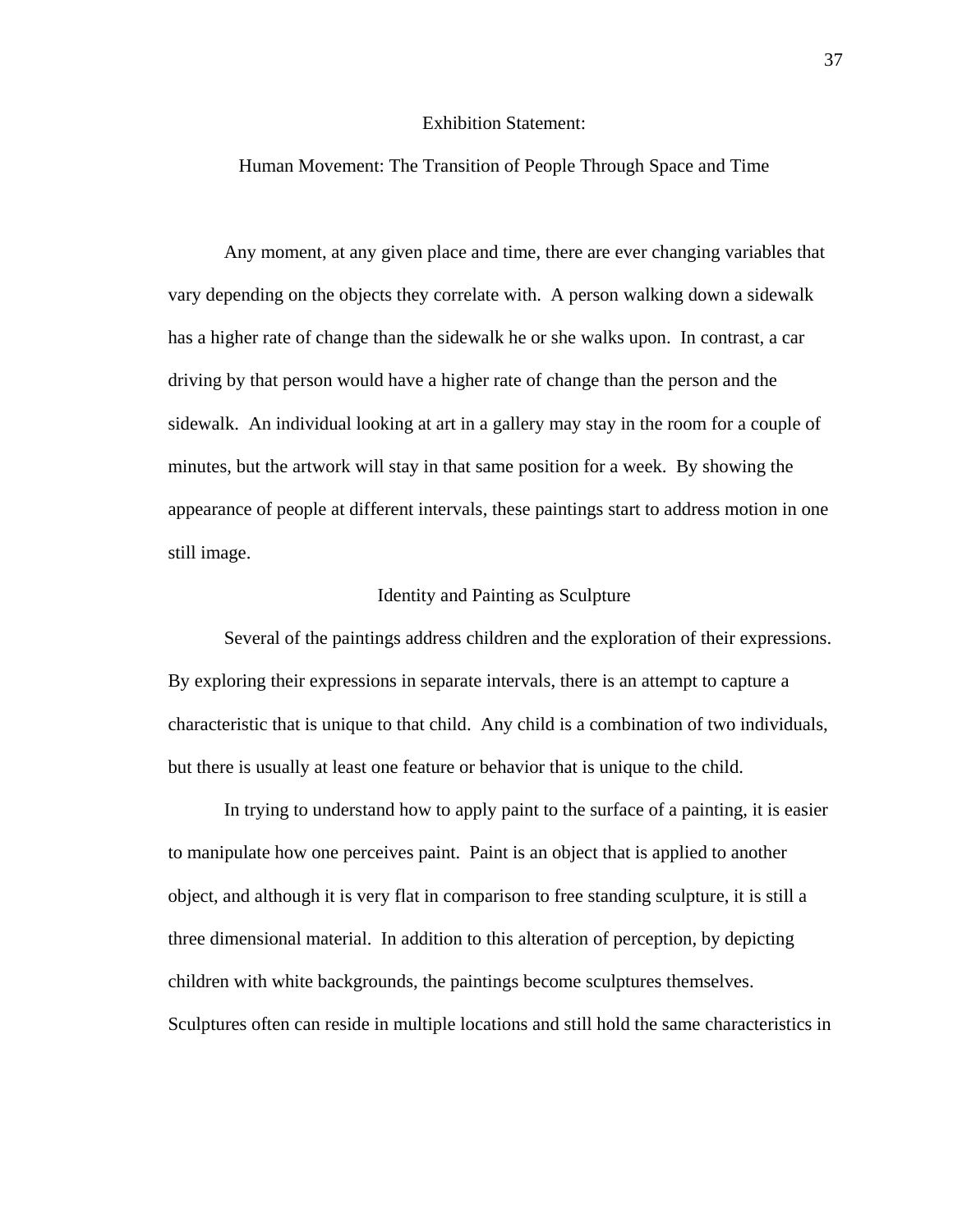each environment. If a painting can have this same relationship with its environment, it too can be considered a sculpture.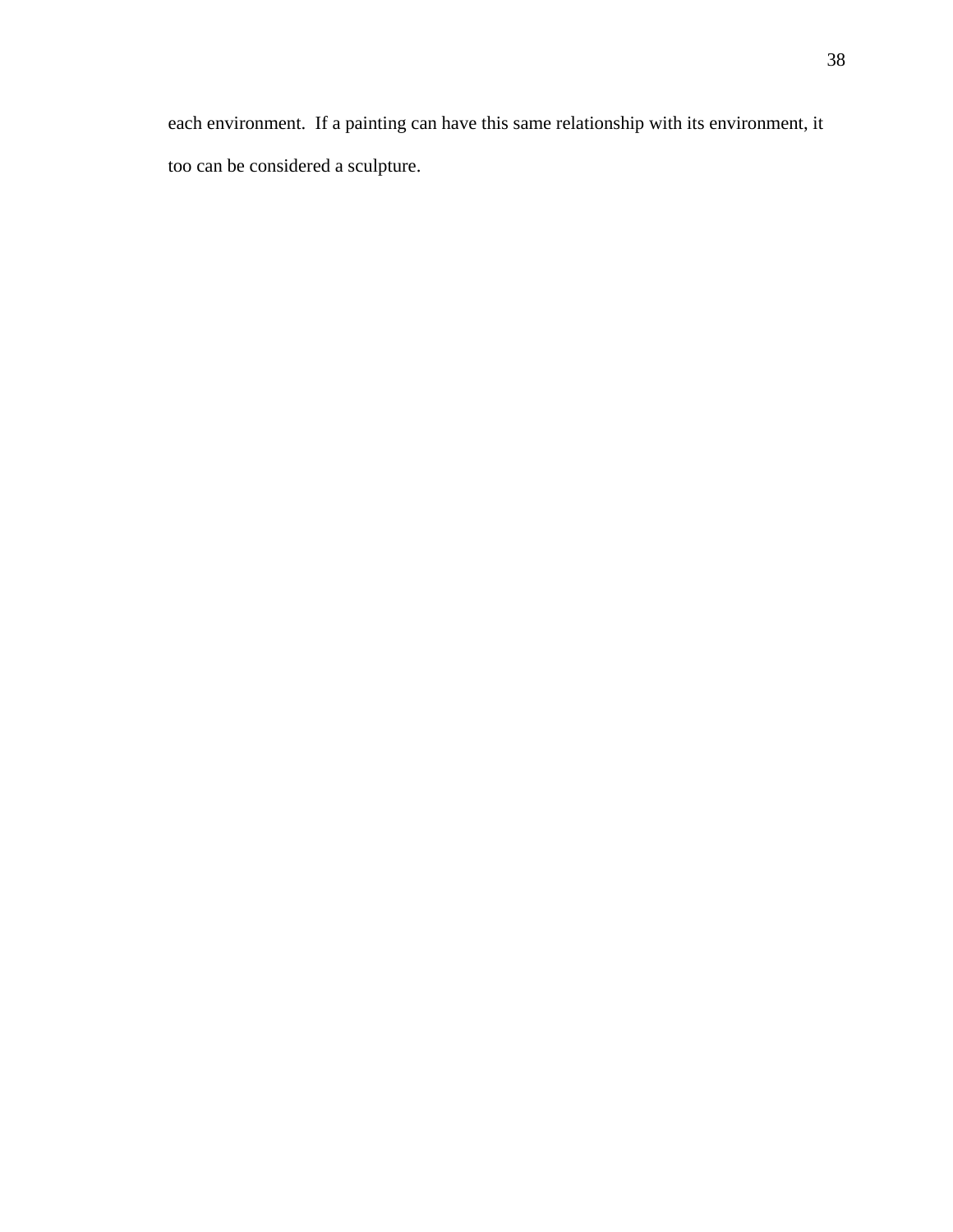#### Bibliography

- Barrett, Terry, ed. *Criticizing Art Understanding the Contemporary.* California: Mayfield Publishing Company, Published 1994.
- Berger, Michael. *About The Artist: Elizabeth Murray*, 15 October 2006. Artist Research Assignment 11 December 2006 <http:/www.mbergerart.com>.
- Cutts, Josephine and James Smith. *Essential Van Gogh* London: The Foundry Creative Media Co., Published 2000
- Creature from the Black Lagoon. Dir. Jack Arnold. Universal Studios, 1954
- Foundation de l'Hermitage. *Alberto Giacometti: the mature years* 18 March 2006. Thesis Research Assignment May 2008 <http://en.fondationhermitage>
- Graze, Sue and Kathy Halbreich. ed. *Elizabeth Murray: Paintings and Drawings*. New York: Harry N. Abrams Inc., Published, 1987
- Graze, Sue and Kathy Halbreich "Interview" Graze and Halbreich. 121 131
- Halloween. Dir. John Carpenter. Compass International Pictures, 1978
- Joy, Jennifer. *Elizabeth Murray: Paintings 2003-2006*, 15 October 2006. Artist Research Assignment 11 December 2006 <http://www.pacewildenstein.com>.
- Mayer, Ralph. *The Artist's Handbook of Materials and Techniques*. 4<sup>th</sup> ed. Rev. and updated. New York, Viking Press, 1981
- McCleaf, Gross. *Martha Armstrong.* 18 March. 2006. Thesis Research Assignment May 2008 <http://www.grossmccleaf.com/artistpages/armstrongpage.htm>
- National Gallery of Art. *Charles Sheeler: Across Media* 18 March. 2006. Thesis Research Assignment May 2008 <http://www.nga.gov/exhibitions/2006/sheeler>
- Polasek, Emily. *Carving His Own Destiny,: The Story of Albin Polasek.* Unknown Binding, R. F. Seymour, 1954
- Robertson, Jean and Craig McDaniels. ed. *Themes of Contemporary Art: visual art after 1980*. New York: Oxford University Press, Inc., Published, 2005
- Smith, Roberta "Motion Picture." Graze and Halbreich. 8-25
- Solomon, Deborah "Interpreting Art" Barrett 45-71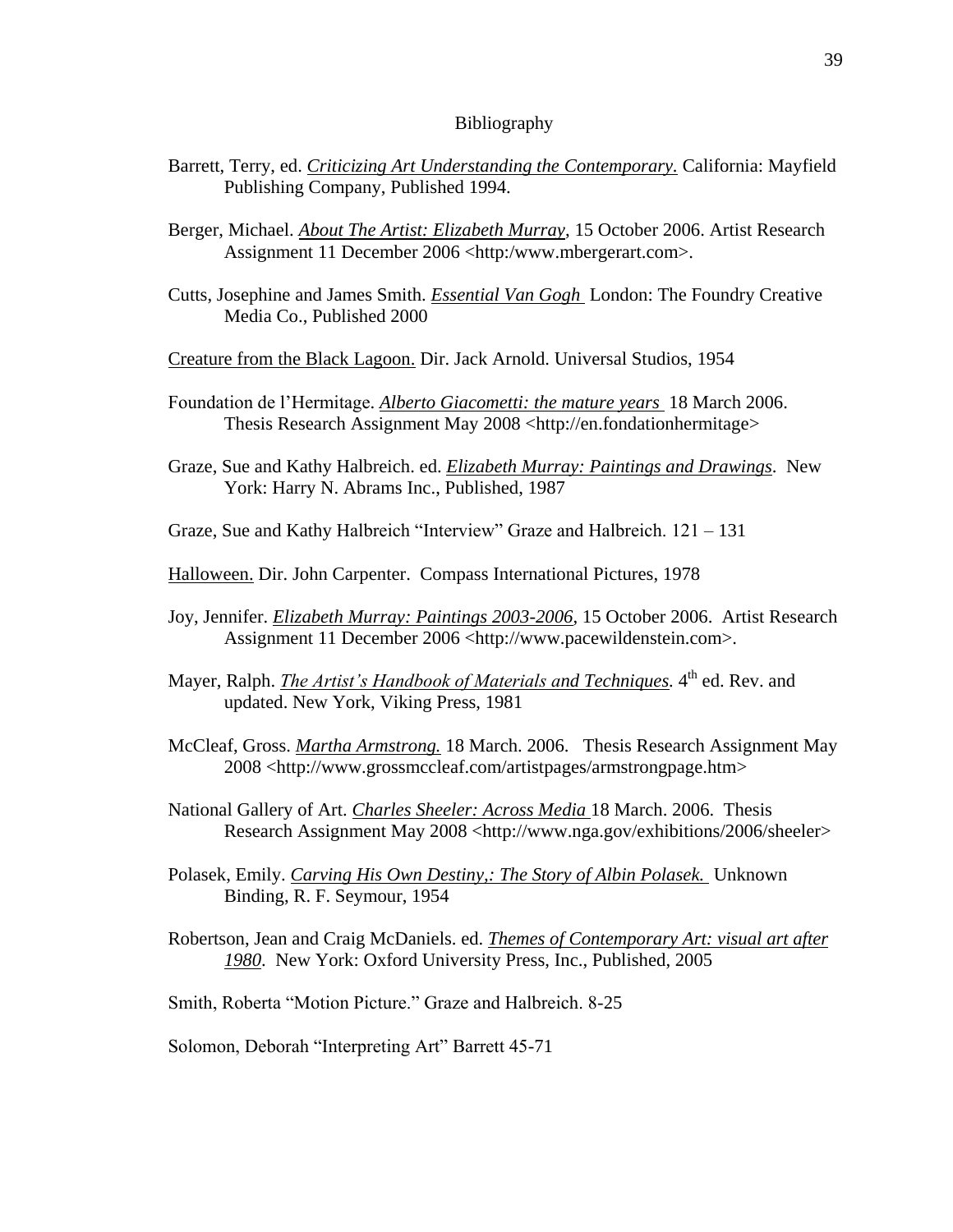The Blair Witch Project. Dir. Daniel Myrick and Sanchez. Haxan Films Company, 1999

The Haunting, Dir Robert Wise. MGM, 1963

The Thing From Another World. Dir. Howard Hawks. Warner, 1951

Wildenstein, Pace. *About Elizabeth Murray*. 15 October. Thesis Research Assignment December 2006 <http://www.pacewildenstein.com>.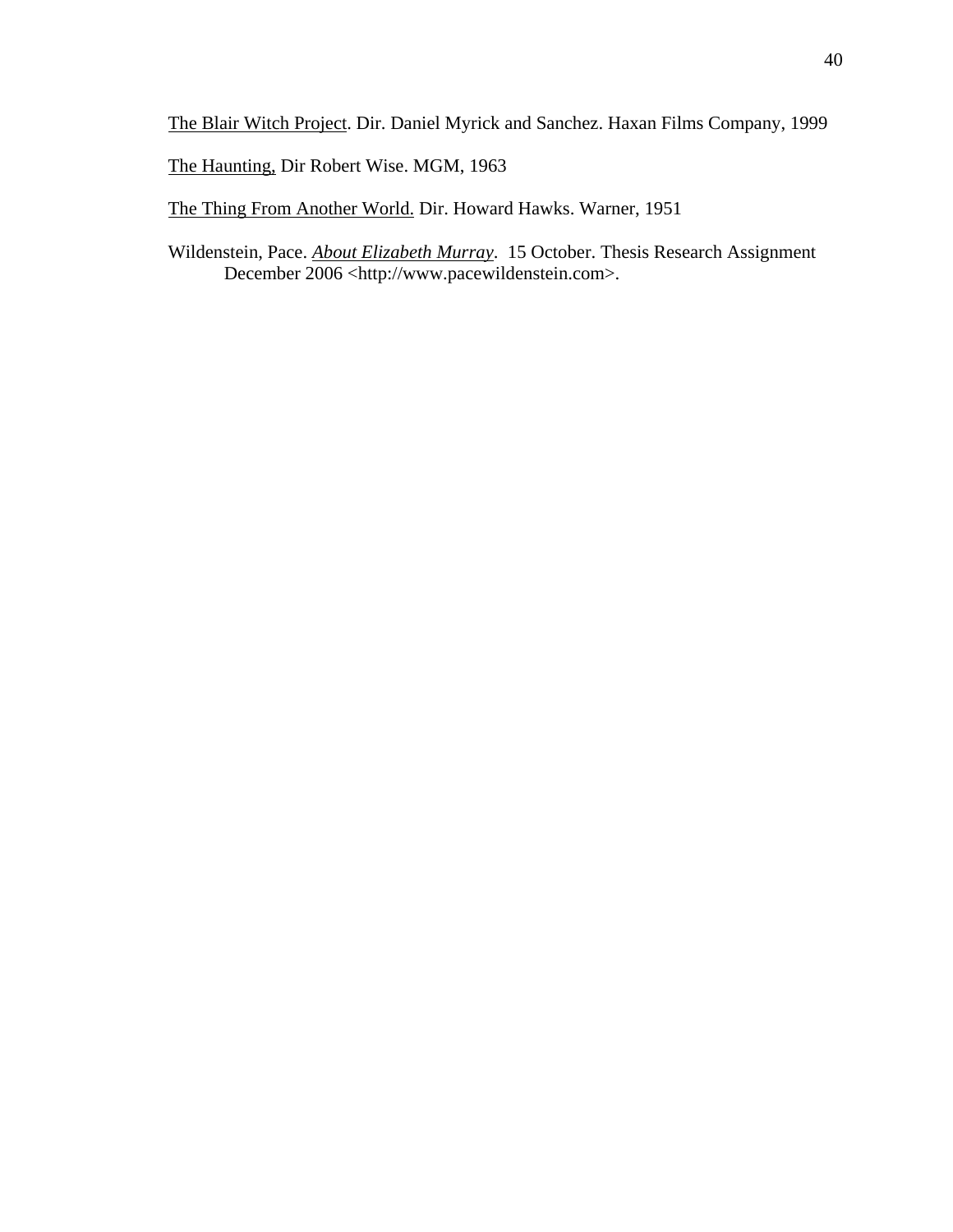## Appendix

# Canvas Construction

There are several reasons why it may be preferable to construct one's own canvases as apposed to buying readymade canvases. The standard canvas that is manufactured usually is made of four sidebars that consist of a tongue and grove construction with pre-gessoed canvas. One unattractive quality that these canvases have is the way the canvas is mounted on the stretcher bars. The staples that hold the canvas to the stretcher bars are usually mounted on the sides, making them visible to the viewer observing the painting. Another unattractive quality to readymade canvases is the canvas itself. It is often thin with a gessoed surface that is lightly primed. In addition, larger paintings especially tend to cost more than what an individual could afford if acquiring the appropriate materials to build one him or herself. The greatest value to readymade canvases is the amount of time that can be saved, since building canvases does take considerable effort. However, if an individual repeats the process of constructing a canvas outlined within this thesis, he or she will be able to produce better canvases than readymade ones in a short amount of time.

The first step in the development of a canvas requires a trip to the local hardware store or lumber yard. When looking for lumber that will be used to construct the stretcher for the canvas, there are certain attributes to keep in mind. The lumber should be at least one inch by two inches in width, straight without warping, and free of knots.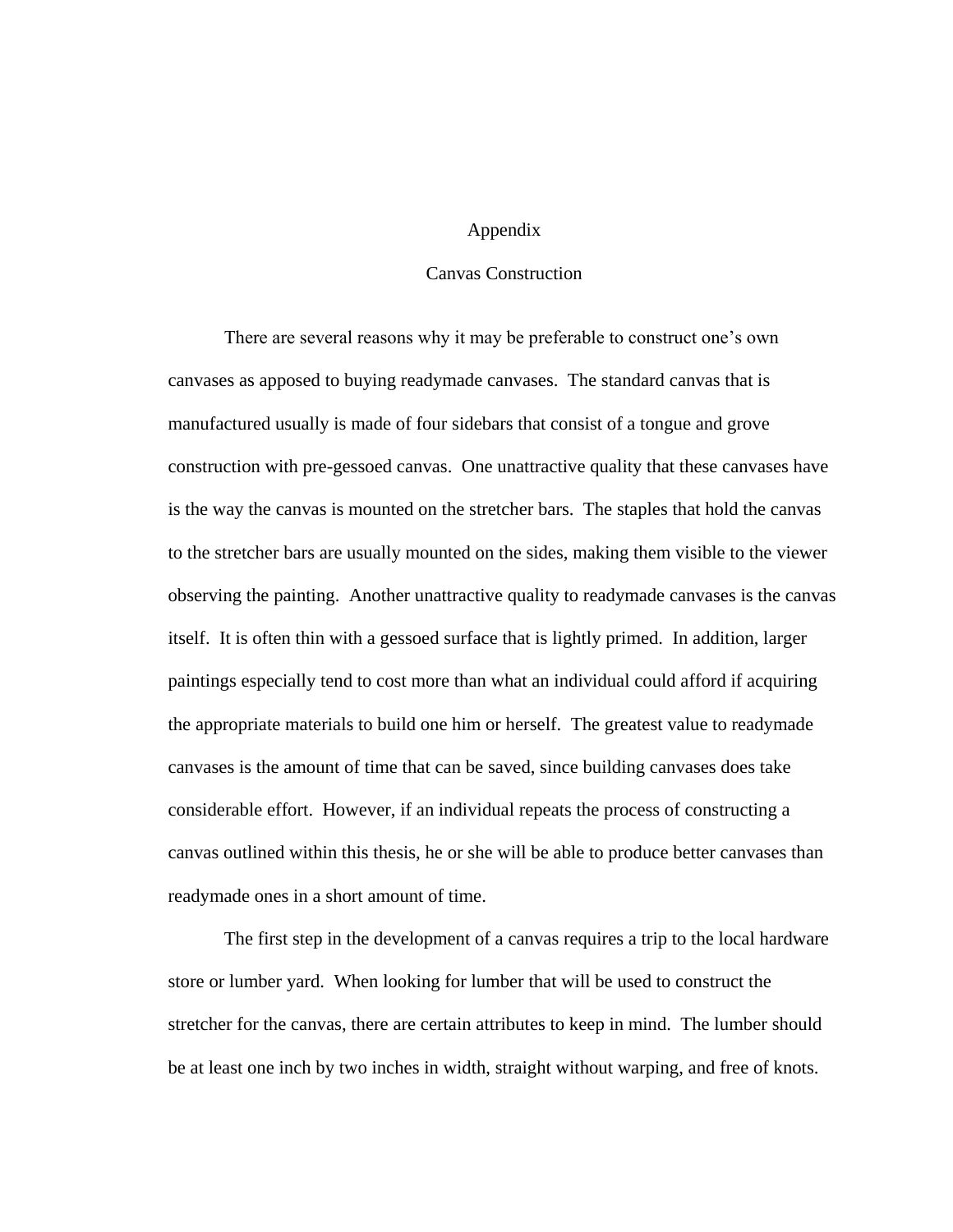Knots are the first defects to look for. When a tree is prepared for lumber, it is cut horizontally through its length, and the base of the branches that connected to the tree show up in the lumber as knots. If this defect is present in the lumber that is used, the boards may break when they are cut by a table saw or miter saw.

Warping is something that occurs when moisture or prolonged pressure has been applied to a piece of wood, and forces it to deform from a straight line. A warped board can cause a canvas to have an irregular shape along its contour, and may warp the corners of the canvas. A warped canvas will hang away from the wall and is an extreme presentation problem. An individual looking for warping in a board should first place one end of the board on the floor and hold the other end so they can look down it. Looking across the board, that individual would have to see if its edge deviates from a straight line. If there is no visible deviation from a straight line, the board should be satisfactory for the application of building a canvas. Some lumber from trees, like pine, have a higher tendency of becoming warped, due to the high content of sap within that kind of tree. Therefore, other lumber, such as oak, is highly preferred.

Once the lumber has been selected, the process of construction occurs. The first boards that should be cut are the sidebars, which hold the external dimensions of the stretcher. Each board should first be cut to the appropriate length. After this is done, a bevel is cut along the edge of each board that will make up the interior edge of the stretcher. This is done so when the canvas is stretched over the frame, the only part of the stretcher that will touch the canvas is the exterior edge of the frame. After the bevels are made, the ends of each board are cut at a forty-five degree angle using a miter saw. It is important to keep the beveled side of the board facing up to ensure the miter cut will be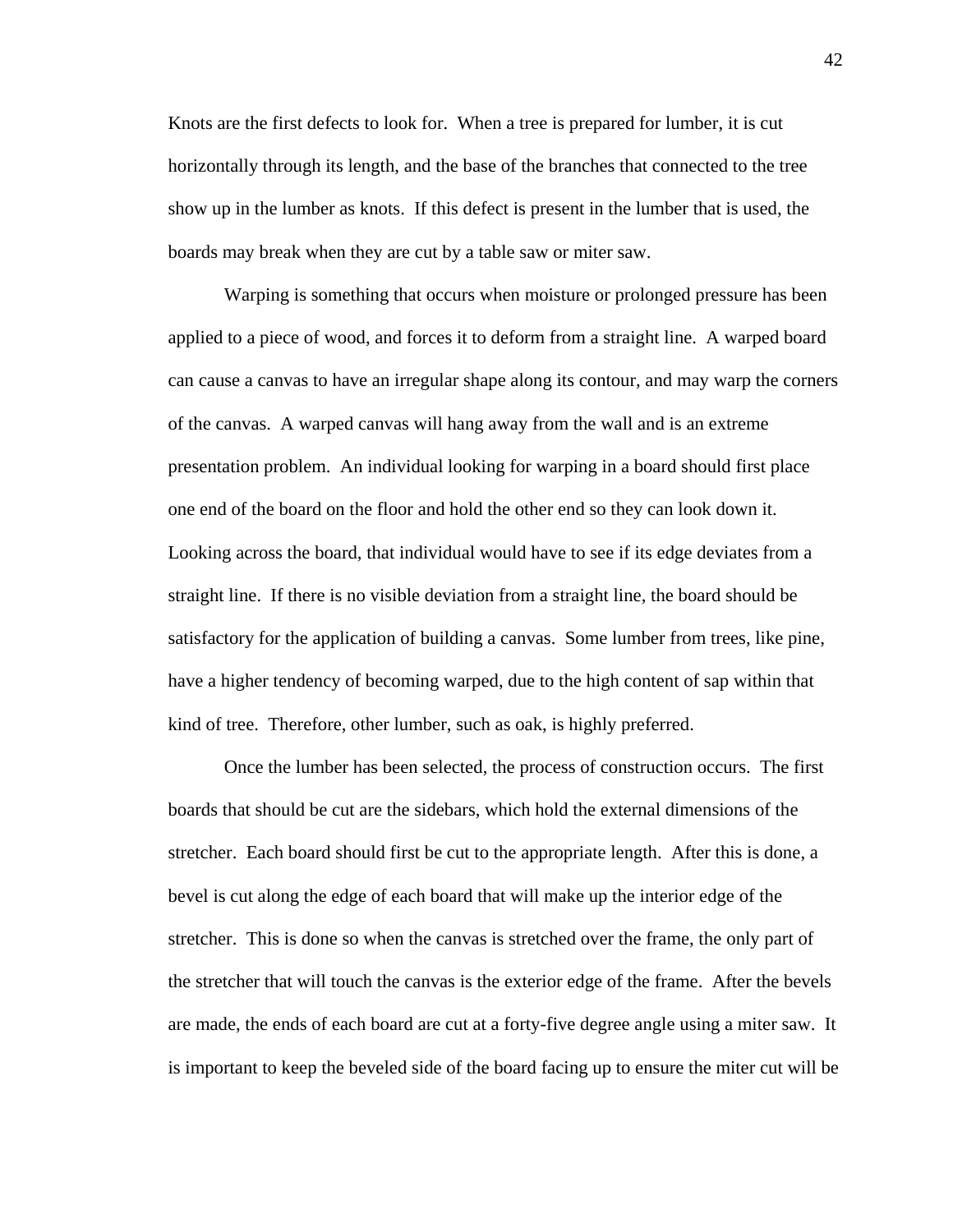facing the correct direction. After cutting the miters on each board, the ends of the boards should be glued and placed in a corner vice to ensure a correct ninety degree angle. After the glue dries screws or nails should be added to each corner to secure the boards together.

When constructing a painting that is larger than two feet in any direction, additional supports are often required to secure the shape of the artwork. Due to the tension exerted on the frame when stretching a canvas, the center of the sidebars may bow inward. To prevent this from occurring four additional boards will be added. Each board should be approximately one third to one half of the length of the side that is to be supported. The support bars should not be wider than the width of the sidebars of the canvas to ensure that they do not touch the interior of the canvas once it is stretched. After their lengths are decided, the corners of the boards are mitered at a forty five degree angle. When attaching these supports, the sides of the boards that are shortest in length will face parallel to each corner and will be glued in place. Once the glue dries, screws or nails are used to secure the boards to the frame. In some cases, involving smaller works of art, a different kind of support is added. If the canvas is more oblong in shape, boards are cut and attached to the centers of each sidebar that exceed two feet in length. These boards will run parallel to the sides of the stretcher and not with the corners of the frame. This form of board support can also be attached to larger works of art, but are only needed if necessary.

The final step to constructing a canvas is stretching and priming it. When purchasing canvas fabric it is preferable to buy a material that is about an eighth of an inch thick and has not been pre-primed. When gesso starts to dry after being applied to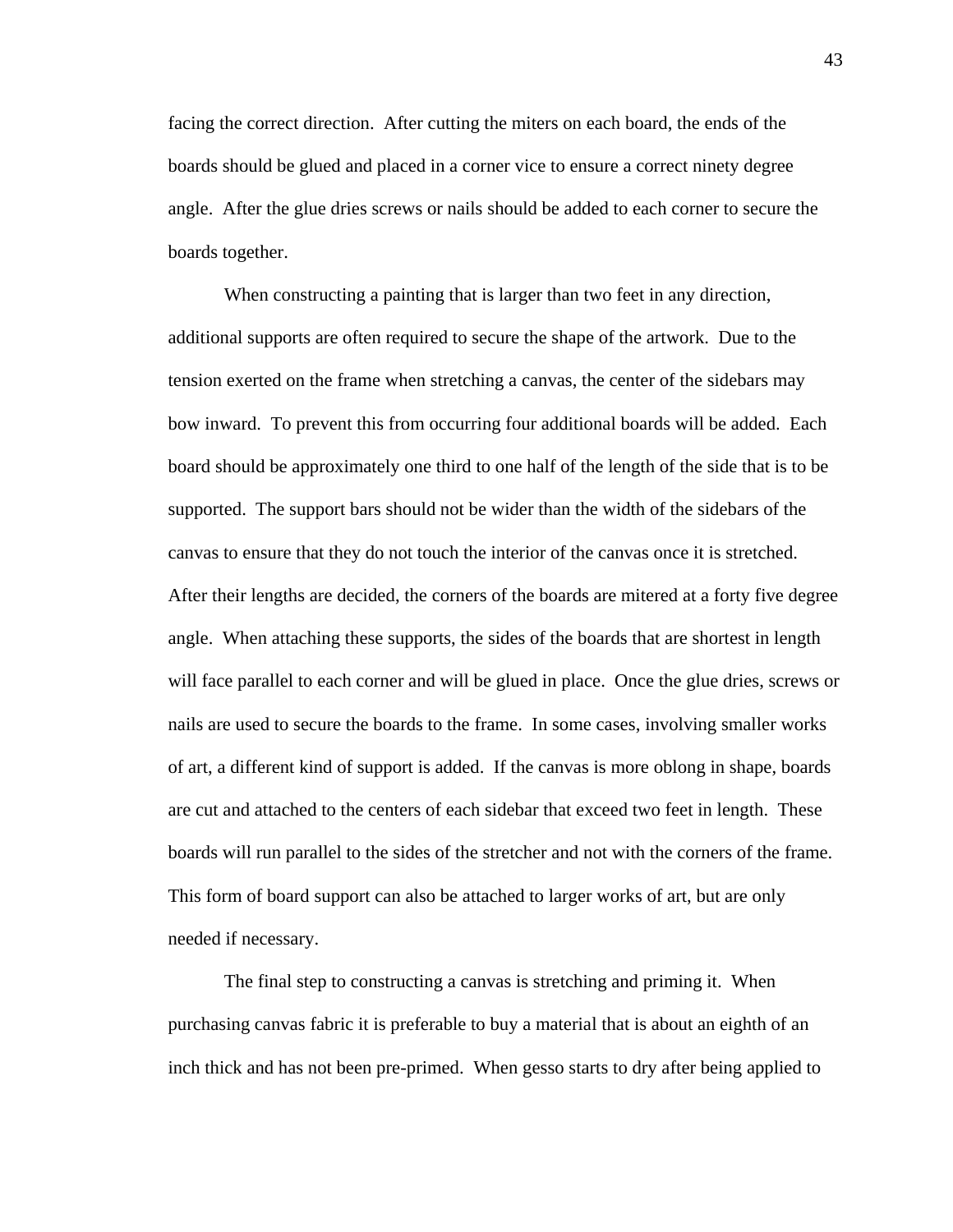the canvas fabric, it will naturally tighten, and this drying process secures the underneath construction of the stretcher bars. Pre-gessoed canvas hinders this aspect of the construction process, and in most cases, will have to be re-gessoed due to its thin application. When preparing a canvas, it is important to make sure that the canvas fabric has at least four inches of excess material beyond the outside dimensions of the stretcher. Enough excess canvas must be present to ensure that it can be attached to the back of the frame instead of the sides. Paying attention to this detail will keep the sides of the canvas free of staples and imperfections, in case a picture frame was not considered during the painting's development. After placing the canvas flat on a stable surface, the stretcher is placed bevel side down on top of the fabric. Starting from the center of one side, the canvas is pulled over the edge of the frame and is stapled to the back of the sidebar. After applying several staples, the canvas is rotated and the process is repeated. Once each side has been secured, more staples are added until they reach the corners of the canvas.

The corners of the canvas are very troublesome when trying to prepare them for presentation purposes. At each corner, there will be an additional amount of material that will need to be folded so the seam of the canvas will follow along the corner edge of the frame. This is done by taking the tip of the excess canvas and pushing it in towards the corner of the frame. At this point, the excess canvas will form two arches on the left and right side of the stretcher's corner. Keeping hold of the tip of the canvas, it should be pushed to the left to eliminate the bow on the right side of the canvas. Then the canvas should be secured to the back of the right side of the frame. A final flap of canvas will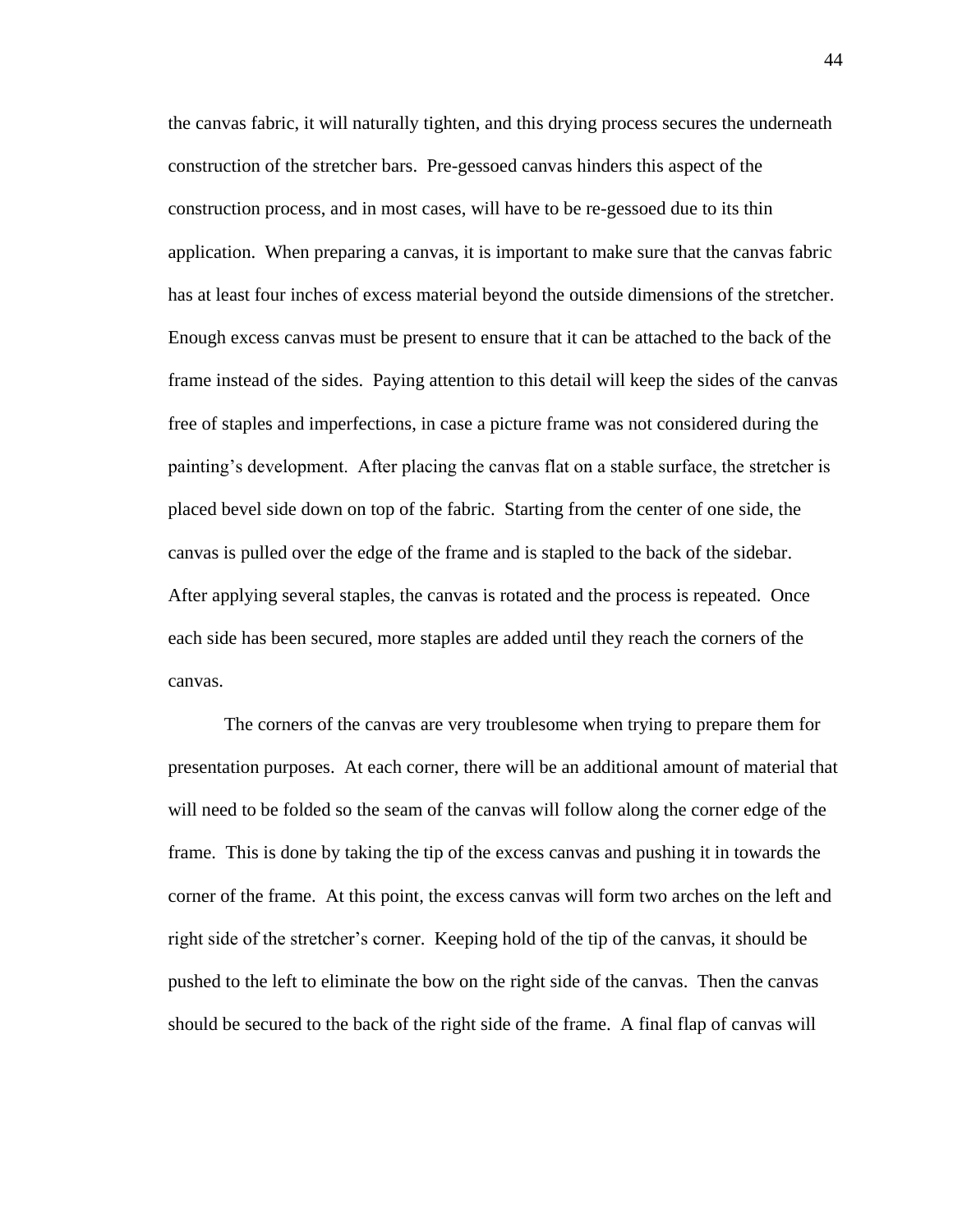remain at this stage, and is then folded so that the edge of the canvas will run along the corner edge of the frame. After securing each corner, gesso is then applied.

There are two ways that gesso was applied to the canvases in this thesis due to its availability. In the case that the artist's budget is limited, gesso should be applied by starting along the front edge of the canvas and working his or her way in towards the artwork's center. As gesso is applied to the canvas fabric, parts of the gesso may dry before the fabric is totally primed. This may warp the stretcher, so applying gesso in the previously discussed manner will ensure that the canvas will dry with minimal warping. If gesso is easily accessible, the canvas should be placed face up over newspapers on a flat surface, and gesso should be poured over the center of the canvas. A brush would then be used to push the excess gesso from the center of the canvas out towards its external parameters until the entire canvas has been covered. Once the canvas dries, it is then sanded down to create a smooth surface that will help diminish the wear on the artist's brushes.

#### Mounted Paper Construction

Another process that was used in the making of these paintings involves the stretching and mounting of acrylic primed paper. The first problem that must be addressed when preparing paper is the material's ability to warp when coming in contact with wet substances. A process that is traditionally used in preparing water color paper was modified in the development of this form of construction (Mayer 283). Considering the weight of the paint material that will be applied to the surface of the work, a thicker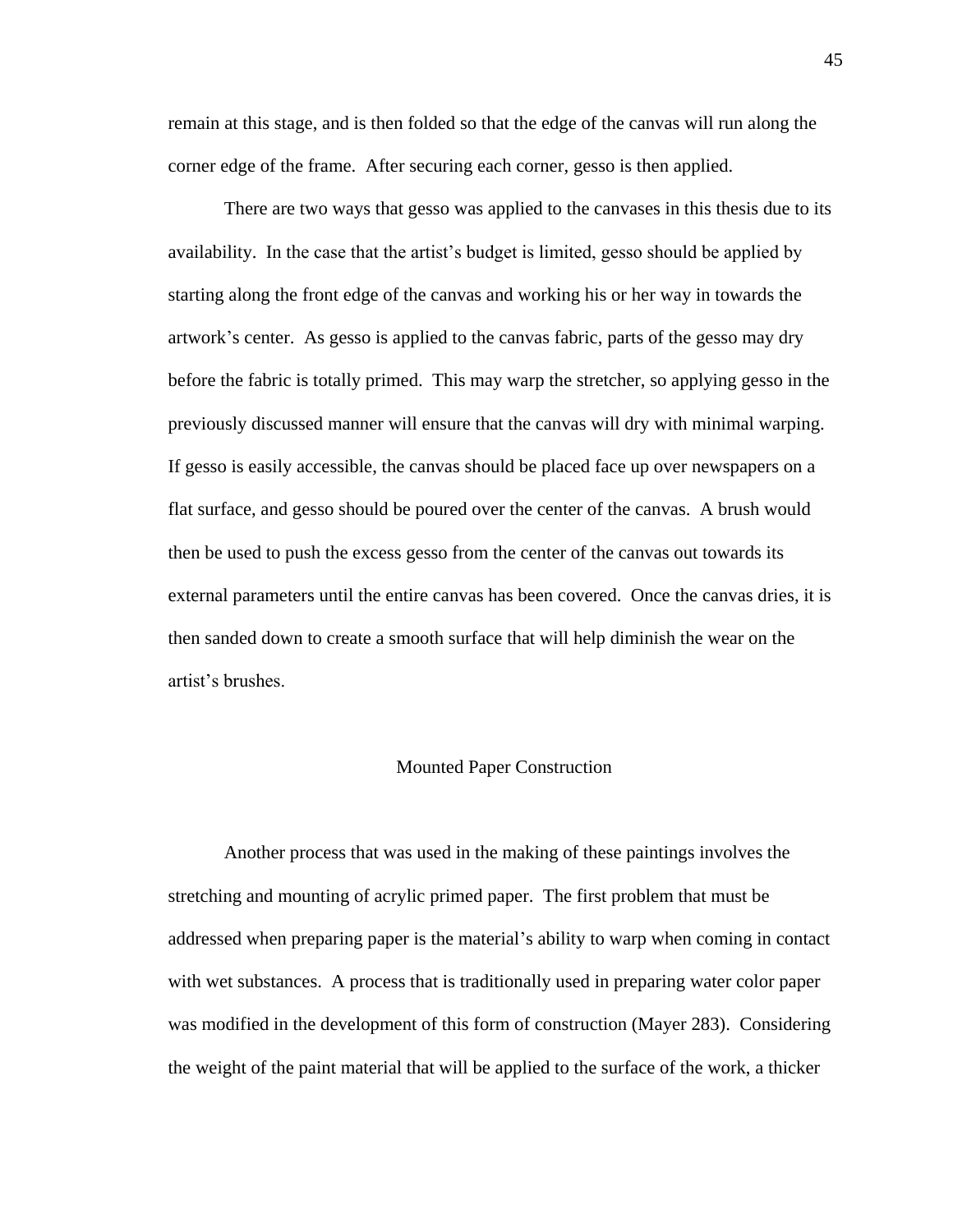heavily toothed paper should be used. For each painting the paper is first soaked in water and then stapled to a stationary surface. Since some of these paintings on paper are quite large, they were temporarily mounted to a studio wall. Before the paper dries, acrylic medium is applied to the surface to allow the paint material to soak through the paper. An additional layer of white acrylic paint is added after the paper dries to ensure that the paper is efficiently protected from the corrosive qualities of the oil paint. Once the paper dries, it should not warp when paint is applied to the surface.

Painters tape is used to determine the official outer edges of the composition, and then the sketch of the composition is created. Once the painting is completed and has had an adequate time to dry, it is placed face down on a flat surface. The board that the painting is to be mounted on is then added to the back of the paper. Glue is applied to the back of the painting with a brush or wooden board to prevent pockets of glue from pooling between the paper surface and wooden panel. To ensure that this problem does not occur, weight is added to the back of the wooden panel to force the glue flat between the painting's backing and mounting surface. Excess paper is wrapped around the edges of the wooden panel and then stapled to the back of the artwork.

### Frame Construction

The third construction process used with these paintings involves the creation of frames. First, a wooden frame is made that fits the exact dimensions of the exterior measurements of the painting. Each wooden frame was constructed using a four step process. First, sidebars are cut to the same length as the external dimensions of the

46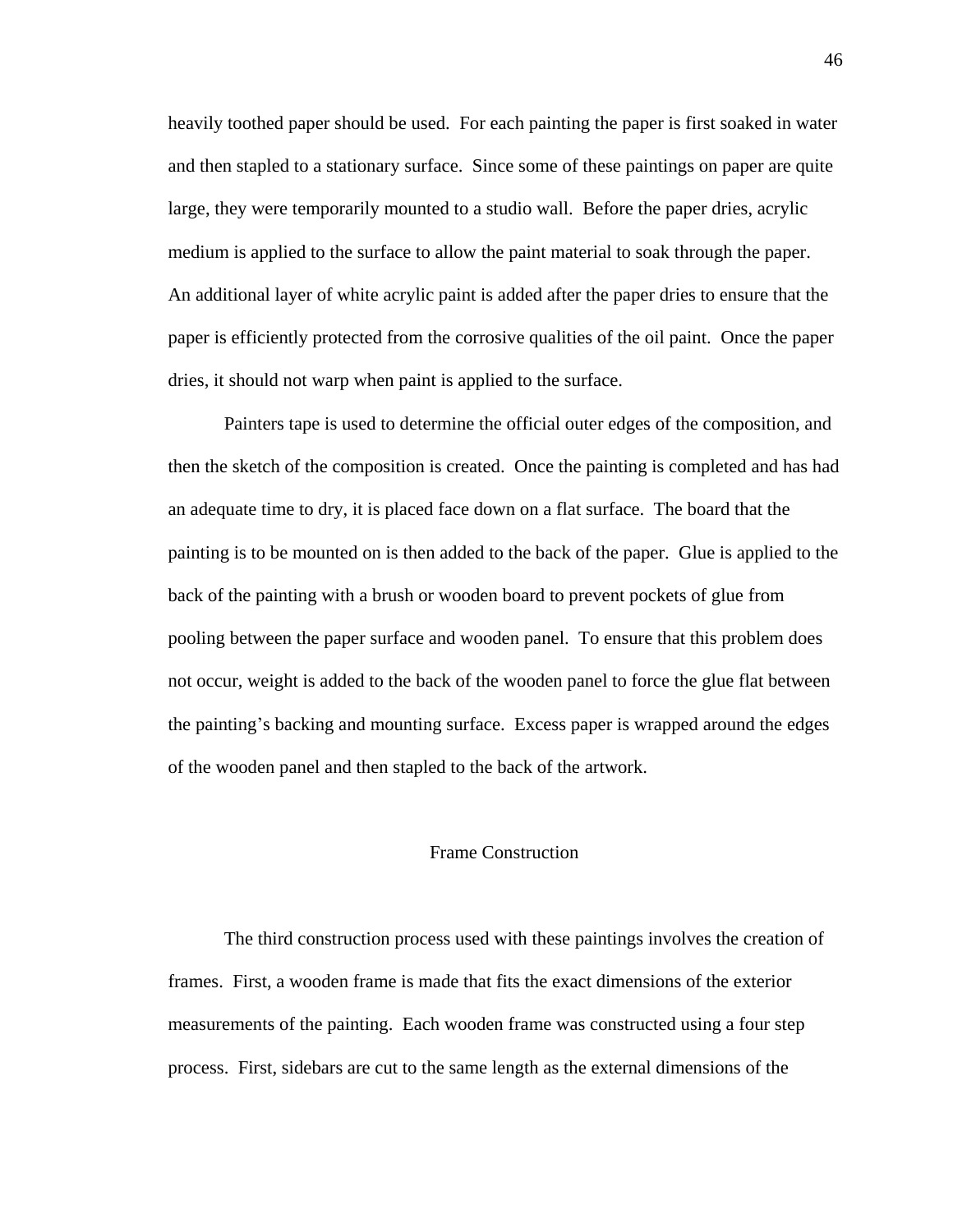artwork, and then mitered at a forty-five degree angle at each end. After the corners of the sidebars are attached, the rectangular structure is added to the back of the artwork.

A second set of four boards are then produced to make the outside edges of the frame. When cutting these boards, there are two things that must be carefully observed. The interior edge of these boards must be the same length as the exterior edge of the artwork. These boards' depth should be wider than the previously built frame, plus the board which the paper is mounted upon. Each board will have its end mitered at a fortyfive degree angle to ensure that the outer frame matches the exterior dimensions of the artwork. The mitered edges of the boards are then attached. After this frame is built, it is either glued or stapled to the frame previously attached to the back of the painting. This process can also be applied to canvas paintings.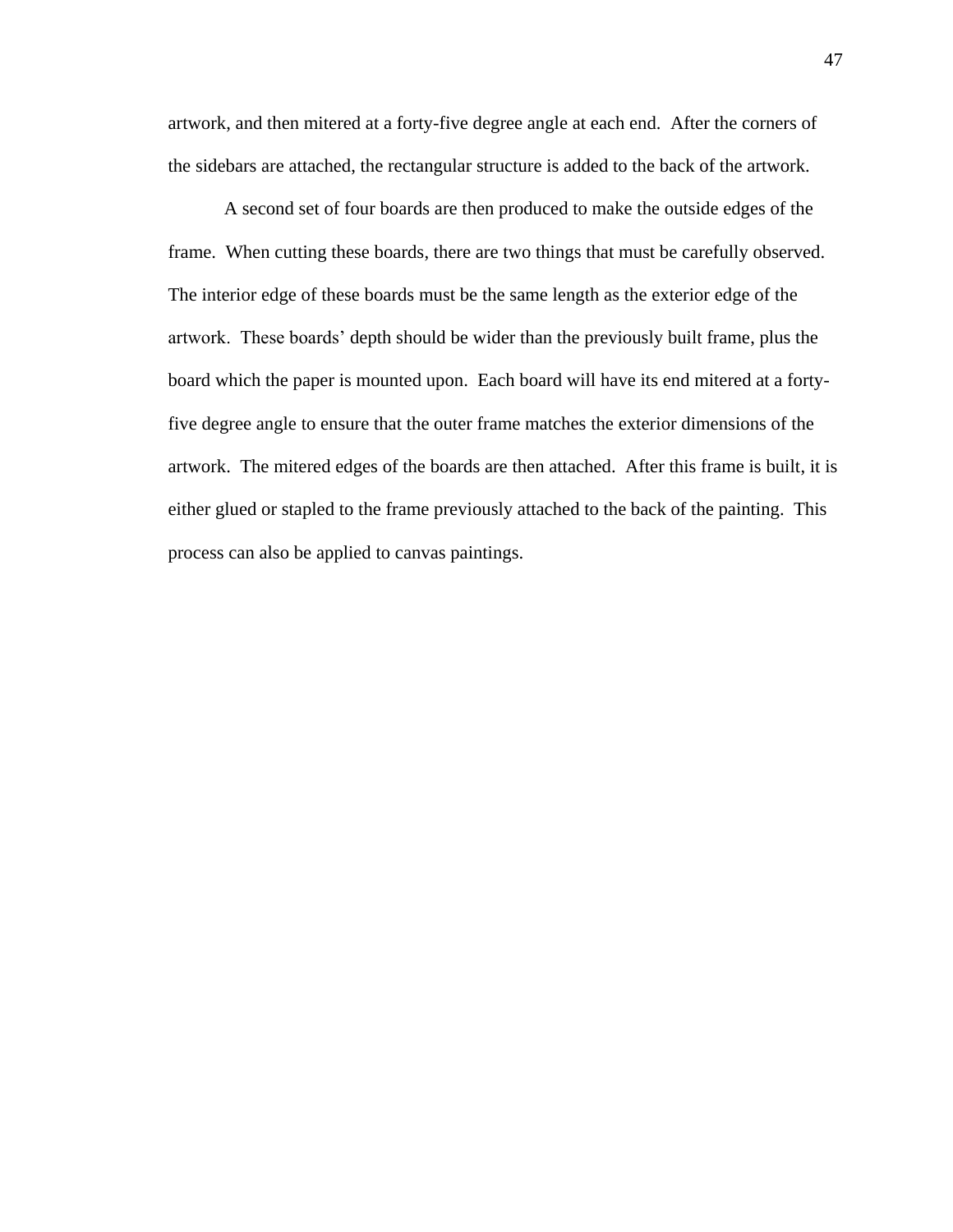# Other Thesis Paintings





Boo Bag



Presence Presence on the stairs



Memories Reflection One



Bow



Yo-Yo

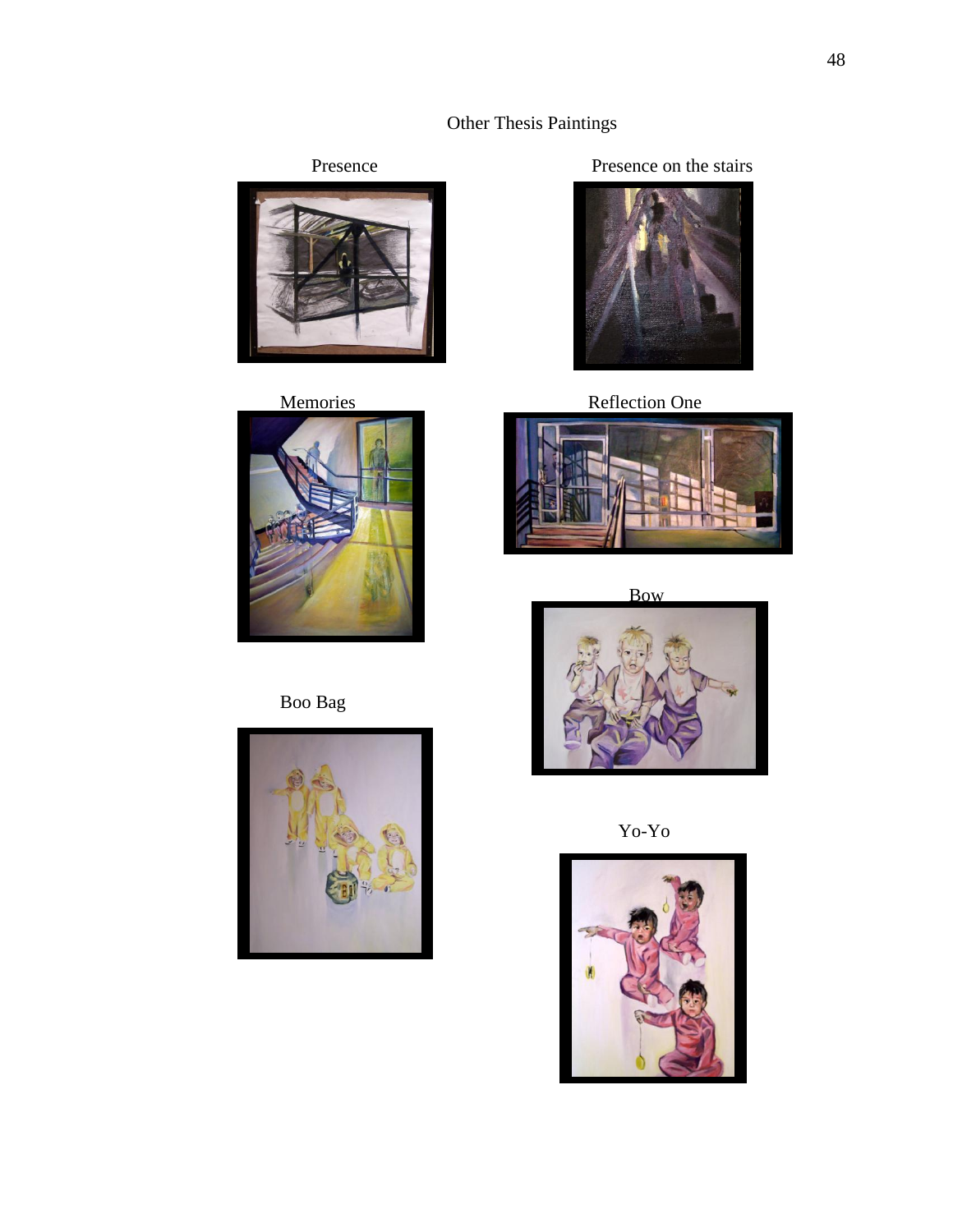# Material List

# *Winsor & Newton Winton Oil Colour*

| Cadmium Orange Hue         | Cadmium Red Deep Hue  |
|----------------------------|-----------------------|
| Cadmium Yellow Pale Hue    | Cerulean Blue Hue     |
| Dioxazine Purple           | French Ultramarine    |
| Permanent Alizarin Crimson | Permanent Green Light |
| Phthalo Blue               | <b>Titanium White</b> |
| Viridian Hue               | <b>Yellow Ochre</b>   |

*Water Color*

| Cadmium Red           | Cadmium Yellow        | Cerulean Blue       |
|-----------------------|-----------------------|---------------------|
| Permanent Green light | <b>Titanium White</b> | <b>Yellow Ochre</b> |

*Liquitex* Cadmium light Cerulean Blue Naphthol Red

*Gamblin*

| Cadmium Yellow Light | Cadmium Orange            | Cadmium Red Light       |
|----------------------|---------------------------|-------------------------|
| Cobalt Blue          | Hansa Yellow Light        | <b>Ivory Black</b>      |
| Naphthol Scarlet     | <b>Transparent Orange</b> | <b>Ultramarine Blue</b> |
| <b>Yellow Ochre</b>  |                           |                         |

*Gamblin Mediums*

Galkyd Medium Neo Megilp Cold Wax Medium

*Grumbacher*

Cobalt Drier Oil Paint Medium I